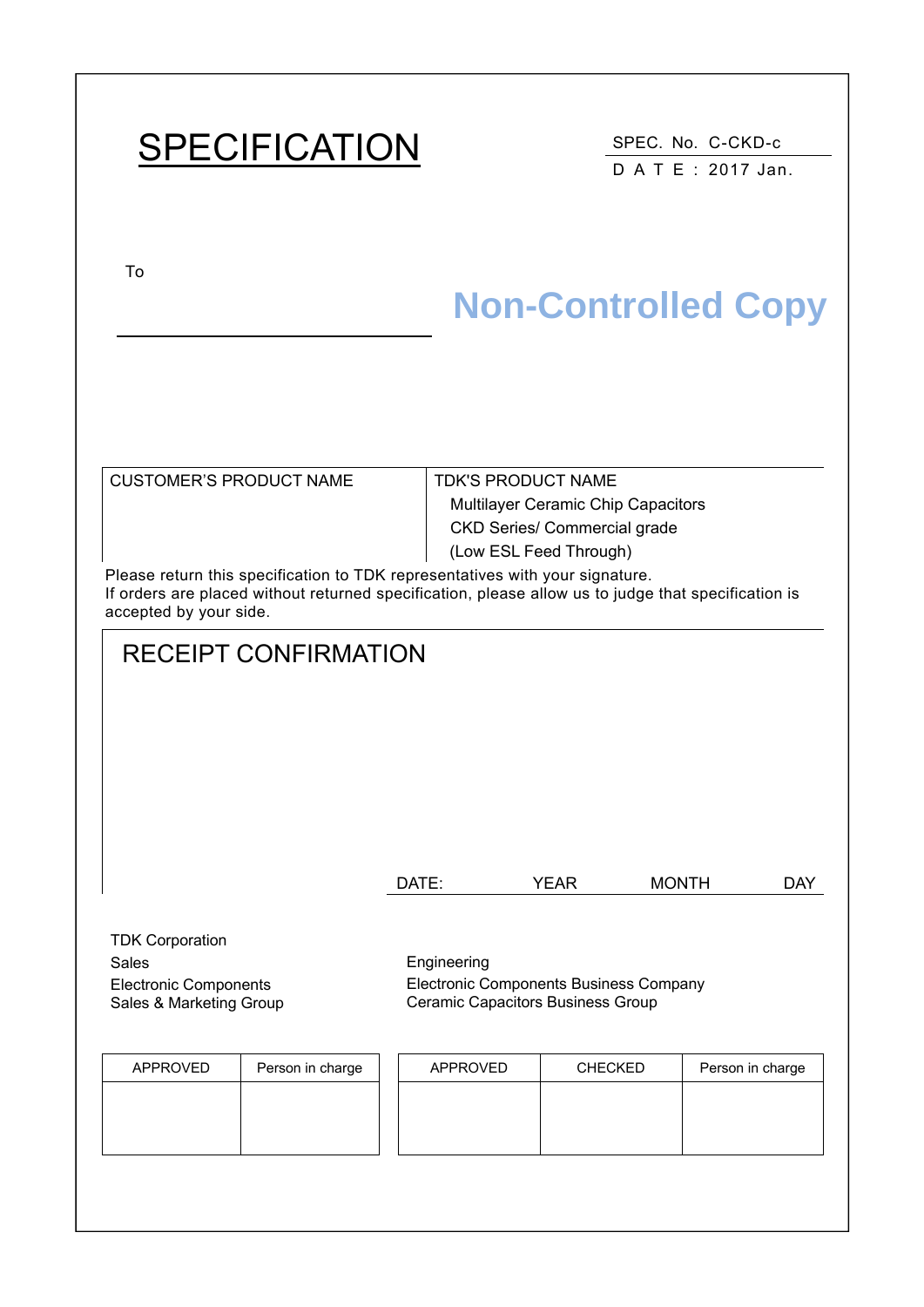#### 1. SCOPE

This specification is applicable to chip type multilayer ceramic capacitors with a priority over the other relevant specifications.

Production places defined in this specification shall be TDK Corporation Japan,

TDK (Suzhou) Co., Ltd and TDK Components U.S.A. Inc.

#### EXPLANATORY NOTE:

This specification warrants the quality of the ceramic chip capacitors. The chips should be evaluated or confirmed a state of mounted on your product.

If the use of the chips goes beyond the bounds of the specification, we can not afford to guarantee.

#### 2. CODE CONSTRUCTION

| (Example)                  |                                     |                            |     |     |                                  |                |                                        |
|----------------------------|-------------------------------------|----------------------------|-----|-----|----------------------------------|----------------|----------------------------------------|
| Catalog Number:            | CKD710JB                            | 0G                         | 435 | M   | 045                              | $\overline{B}$ | <u>A</u>                               |
| (Web)                      | (1)                                 | (2)                        | (3) | (4) | (5)                              | (6)            | (7)                                    |
| Item Description: CKD710JB |                                     | 0G                         | 435 | M   | $\top$                           | XXXX           |                                        |
|                            | (1)                                 | (2)                        | (3) | (4) | (8)                              | (9)            |                                        |
| $(1)$ Type                 |                                     |                            |     |     |                                  |                |                                        |
|                            | <ckd710jb, ckd610jb=""></ckd710jb,> |                            |     |     | <ckd61bjb></ckd61bjb>            |                |                                        |
| В.<br>T                    | B                                   | W<br>Terminal<br>electrode |     |     | C <sub>1</sub><br>C <sub>2</sub> | CL             | $\epsilon$ CL<br>Terminal<br>electrode |

\*As for dimensions of each product, please refer to detailed inforamtion on TDK web.

| (2) Rated Voltage |     | Symbol   Rated Voltage |
|-------------------|-----|------------------------|
|                   | 0 J | DC 6.3 V               |
|                   | 0 G | DC 4.0 V               |

#### (3) Rated Capacitance

Stated in three digits and in units of pico farads (pF).

The first and second digits identify the first and second significant figures of the capacitance, the third digit identifies the multiplier.

Example  $105 \rightarrow 1,000,000pF = 1.0\mu F$  $435 \rightarrow 4,300,000pF = 4.3pF$ 

(4) Capacitance tolerance

| Symbol | Tolerance         |
|--------|-------------------|
| м      | ±20%              |
| S      | $+50\%$ , $-20\%$ |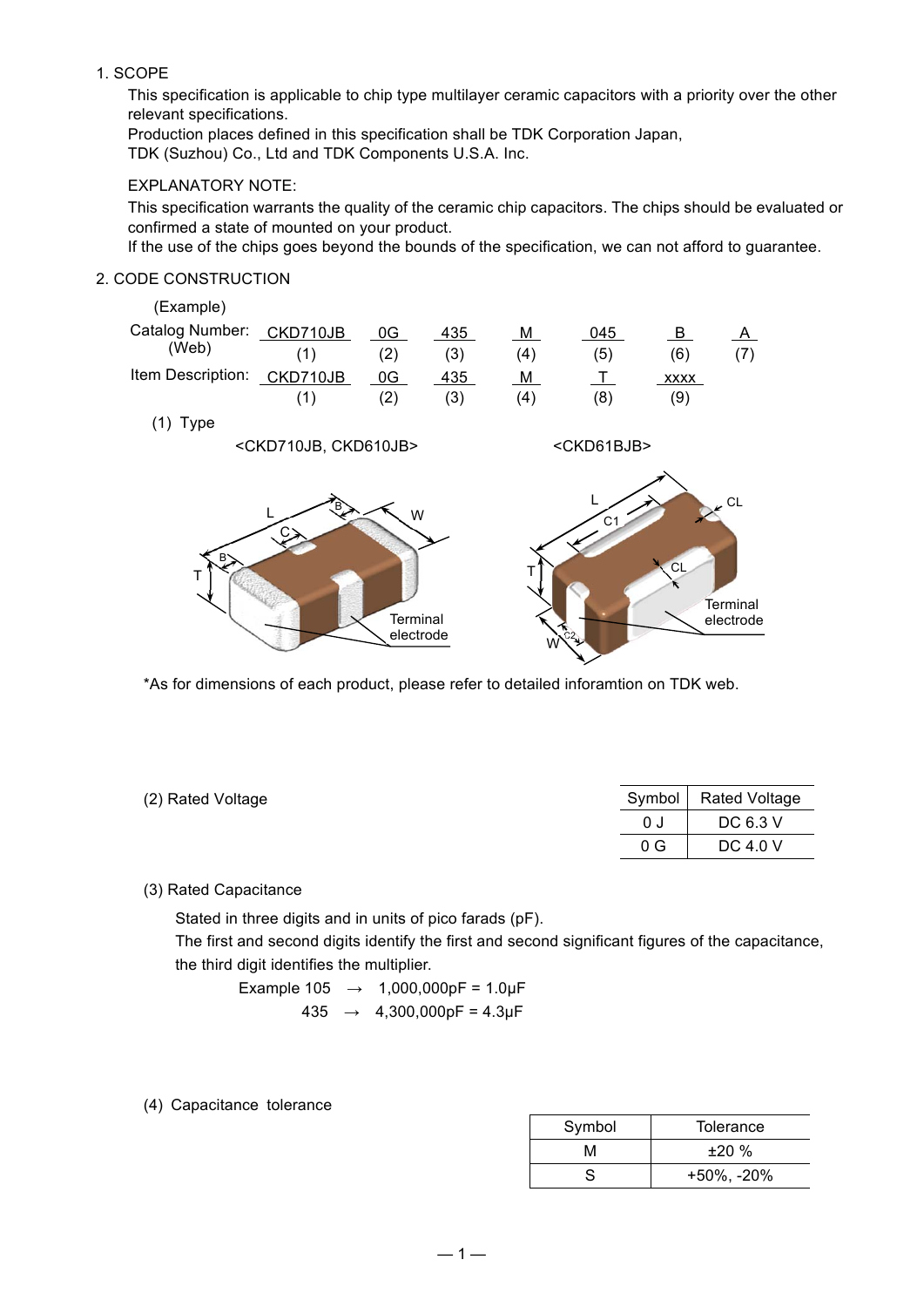- (5) Thickness code (Only catalog number)
- (6) Package code (Only catalog number)
- (7) Special code (Only catalog number)
- (8) Packaging (Only item description) Symbol | Packaging

T | Taping

(9) Internal code (Only item description)

#### 3. RATED CURRENT

As for Rated Current of each product, please refer to detailed inforamtion on TDK web.

4. OPERATING TEMPERATURE RANGE

As for Operating Temperature range of each product, please refer to detailed inforamtion on TDK web.

5. STORING CONDITION AND TERM

5 to 40°C at 20 to 70%RH 6 months Max.

6. INDUSTRIAL WASTE DISPOSAL

Dispose this product as industrial waste in accordance with the Industrial Waste Law.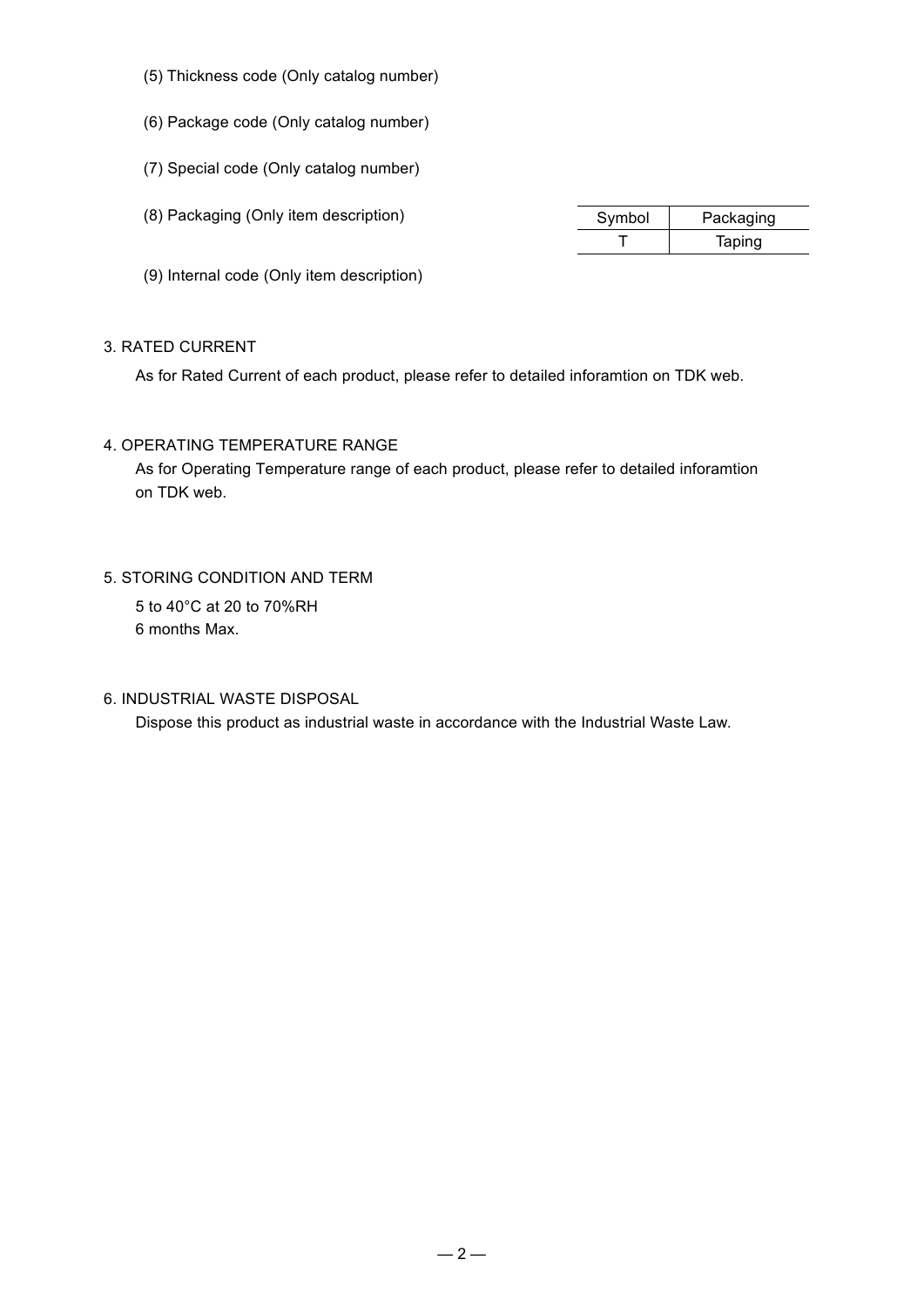### 7. PERFORMANCE

| table |  |
|-------|--|
|-------|--|

| No.            | Item                                             | Performance                                                                                                                 | Test or inspection method                                                                                                                                                                                                                                                                                                                                                                                                                               |
|----------------|--------------------------------------------------|-----------------------------------------------------------------------------------------------------------------------------|---------------------------------------------------------------------------------------------------------------------------------------------------------------------------------------------------------------------------------------------------------------------------------------------------------------------------------------------------------------------------------------------------------------------------------------------------------|
| $\mathbf 1$    | <b>External Appearance</b>                       | No defects which may affect<br>performance.                                                                                 | Inspect with magnifying glass (3x).                                                                                                                                                                                                                                                                                                                                                                                                                     |
| $\overline{2}$ | <b>Insulation Resistance</b>                     | 10,000M $\Omega$ or 100M $\Omega$ · µF min.                                                                                 | Apply rated voltage for 60s.                                                                                                                                                                                                                                                                                                                                                                                                                            |
| $\mathbf{3}$   | <b>Direct Current</b><br>Resistance<br>$(Rdc$ I) | As for Direct Current spec of each<br>product, please refer to detailed<br>inforamtion on TDK web.                          | Measuring current shall be 100mA max<br>Rdc I<br>Rdc I                                                                                                                                                                                                                                                                                                                                                                                                  |
| $\overline{4}$ | <b>Voltage Proof</b>                             | Withstand test voltage without<br>insulation breakdown or other<br>damage.                                                  | 2.5 times of rated voltage.<br>Above DC voltage shall be applied for 1s.<br>Charge/ discharge current shall not<br>exceed 50mA.                                                                                                                                                                                                                                                                                                                         |
| 5<br>6         | Capacitance<br><b>Dissipation Factor</b>         | Within the specified tolerance.<br>As for D.F. spec of each product,<br>please refer to detailed inforamtion<br>on TDK web. | Measuring<br>Measuring<br>frequency<br>voltage<br>1kHz ± 10%<br>$0.5 \pm 0.2$ Vrms<br>CKD710JB0G435M:<br>Heat treat the capacitor at 150°C for 1h<br>and measure the value after leaving<br>capacitor for 250±4h in ambient condition.<br>CKD710JB0G755M,106M:<br>Heat treat the capacitor at 150°C for 1h<br>measure the value after leaving<br>and<br>capacitor for 24±2h in ambient condition.<br>See No.5 in this table for measuring<br>condition. |
| $\overline{7}$ | Bending                                          | No mechanical damage.                                                                                                       | Reflow solder the capacitors on a P.C.<br>board shown in Appendix1 and bend it for<br>1mm.<br>50<br>F<br>R230<br>45<br>45<br>(Unit : mm)                                                                                                                                                                                                                                                                                                                |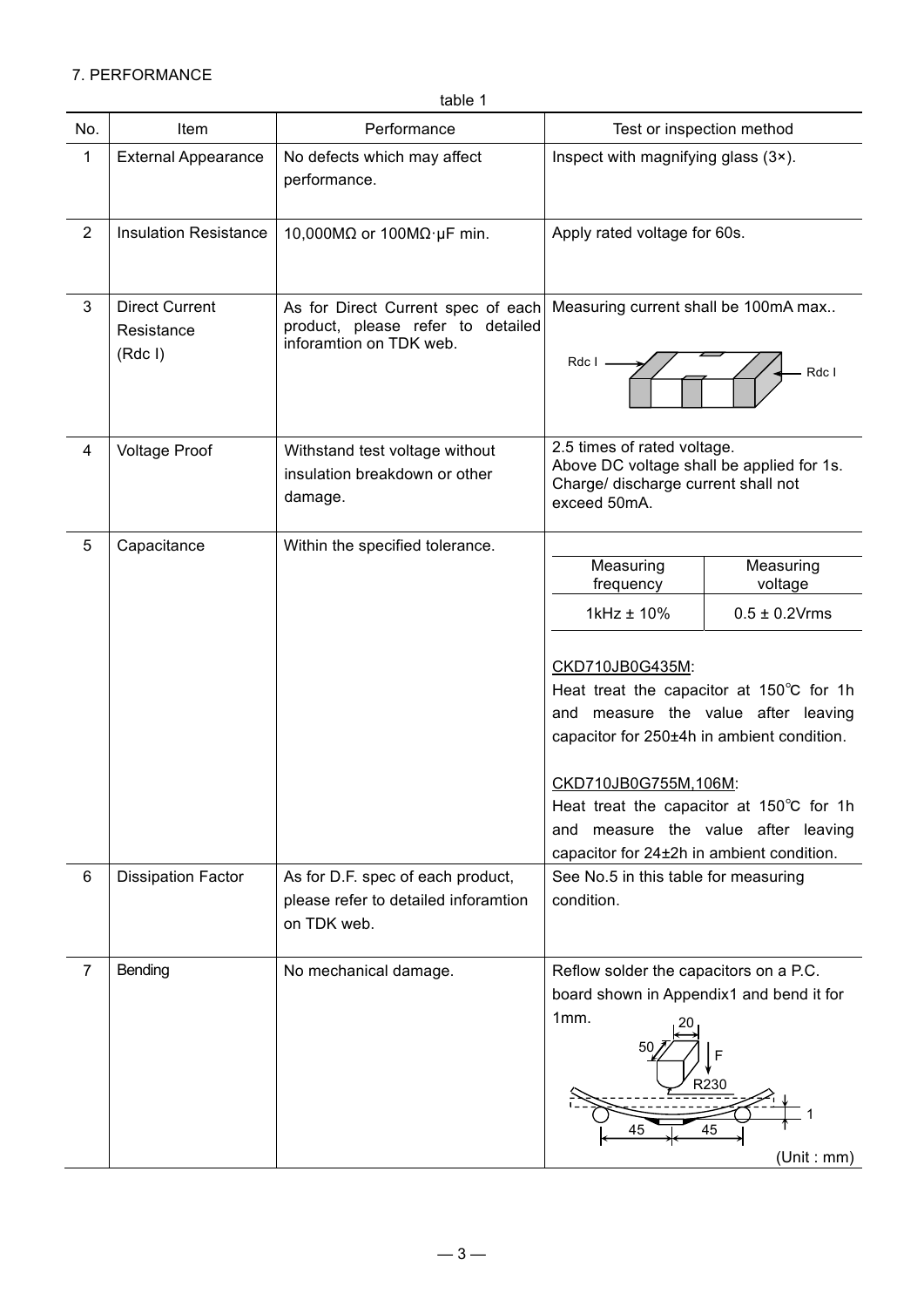(continued)

| No. |                                 | Item                                  | Performance                                                                                                                                                                                                                                                   | Test or inspection method                                                                                                                                                                                                                                                                                                              |
|-----|---------------------------------|---------------------------------------|---------------------------------------------------------------------------------------------------------------------------------------------------------------------------------------------------------------------------------------------------------------|----------------------------------------------------------------------------------------------------------------------------------------------------------------------------------------------------------------------------------------------------------------------------------------------------------------------------------------|
| 8   | Solderability                   |                                       | New solder to cover over 75% of<br>termination.<br>25% may have pin holes or rough<br>spots but not concentrated in one<br>spot.<br>Ceramic surface of A sections shall<br>not be exposed due to melting or<br>shifting of termination material.<br>A section | Completely soak both terminations<br>in solder at the following conditions.<br>Solder: Sn-3.0Ag-0.5Cu or Sn-37Pb<br>Temperature : $245\pm5^{\circ}$ C(Sn-3.0Ag-0.5Cu)<br>235±5°C(Sn-37Pb)<br>Soaking time: 3±0.3s(Sn-3.0Ag-0.5Cu)<br>2±0.2s(Sn-37Pb)<br>Flux: Isopropyl alcohol (JIS K 8839) Rosin<br>(JIS K 5902) 25% solid solution. |
| 9   | Resistance<br>to solder<br>heat | External<br>appearance<br>Capacitance | No mechanical damage.<br>Change from the value before test<br>± 7.5%                                                                                                                                                                                          | Completely soak both terminations in<br>solder at the following conditions.<br>260±5°C for 10±1s.<br>Preheating condition<br>Temp.: 110~140°C                                                                                                                                                                                          |
|     |                                 | D.F.                                  | Meet the initial spec.                                                                                                                                                                                                                                        | Time: 30~60s.                                                                                                                                                                                                                                                                                                                          |
|     |                                 | Insulation<br>Resistance              | Meet the initial spec.                                                                                                                                                                                                                                        | Solder: Sn-3.0Ag-0.5Cu or Sn-37Pb                                                                                                                                                                                                                                                                                                      |
|     |                                 | Resistance<br>For DC<br>$(Rdc$ I)     | $1.0\Omega$ max.                                                                                                                                                                                                                                              | Flux : Isopropyl alcohol (JIS K 8839)<br>Rosin (JIS K 5902) 25% solid solution.<br>Leave the capacitors in ambient<br>condition for 24±2h before measurement.                                                                                                                                                                          |
|     |                                 |                                       |                                                                                                                                                                                                                                                               |                                                                                                                                                                                                                                                                                                                                        |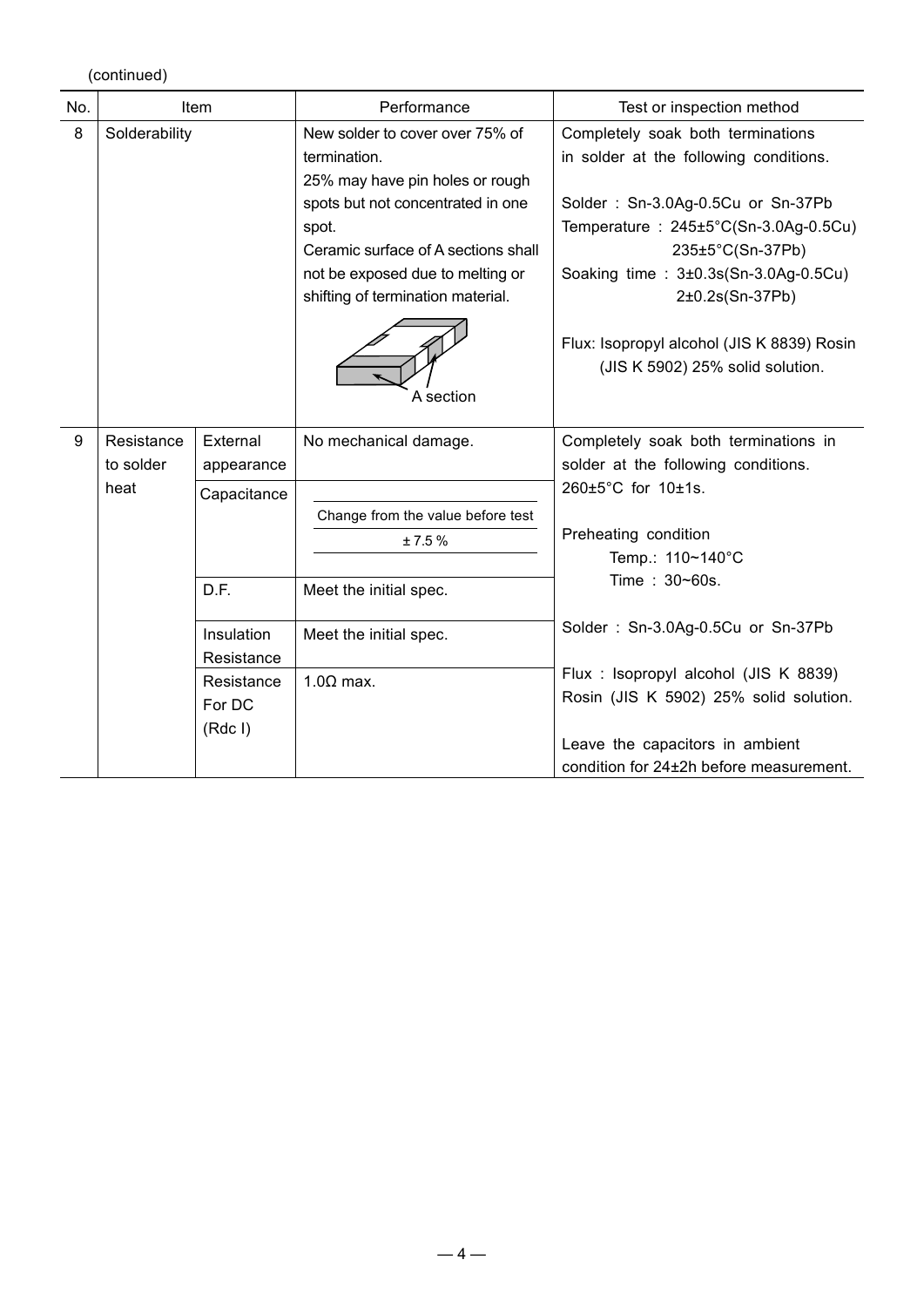(continued)

| No. |                      | Item                            | Performance                               |                | Test or inspection method                                                 |            |
|-----|----------------------|---------------------------------|-------------------------------------------|----------------|---------------------------------------------------------------------------|------------|
| 10  | Temperature<br>cycle | External<br>appearance          | No mechanical damage.                     |                | Reflow solder the capacitors on<br>a P.C. board shown in Appendix2 before |            |
|     |                      | Capacitance                     |                                           | testing.       |                                                                           |            |
|     |                      |                                 | Change from the value before test*        |                |                                                                           |            |
|     |                      |                                 | ±12.5 %                                   |                | Expose the capacitors in the condition                                    |            |
|     |                      |                                 |                                           |                | step1 through step 4 and repeat 5 times                                   |            |
|     |                      | D.F.                            | Meet the initial spec.                    |                | consecutively.                                                            |            |
|     |                      | Insulation                      | Meet the initial spec.                    |                | Leave the capacitors in ambient                                           |            |
|     |                      | Resistance                      |                                           |                | condition for 24±2h before                                                |            |
|     |                      | Resistance                      | $1.0\Omega$ max.                          |                | measurement.                                                              |            |
|     |                      | For DC                          |                                           | Step           | Temperature(°C)                                                           | Time(min.) |
|     |                      | $(Rdc$ I)                       |                                           | 1              | $-55 \pm 3$                                                               | $30 \pm 3$ |
|     |                      |                                 |                                           | $\overline{2}$ | 25                                                                        | $2 - 5$    |
|     |                      |                                 |                                           | 3              | Max. operating<br>Temp. $±2$                                              | $30 \pm 2$ |
|     |                      |                                 |                                           | 4              | 25                                                                        | $2 - 5$    |
|     |                      |                                 |                                           |                |                                                                           |            |
| 11  | Moisture             | External                        | No mechanical damage.                     |                | Reflow solder the capacitors on                                           |            |
|     | Resistance           | appearance                      |                                           |                | a P.C. board shown in Appendix2 before                                    |            |
|     | (Steady<br>State)    | Capacitance                     |                                           | testing.       |                                                                           |            |
|     |                      |                                 | Change from the value before test*        |                | Leave at temperature 40±2°C,                                              |            |
|     |                      |                                 | ±25%                                      |                | 90 to 95%RH for 500 +24,0h.                                               |            |
|     |                      | D.F.                            | 200% of initial spec. max.                |                | Leave the capacitors in ambient                                           |            |
|     |                      | Insulation<br>Resistance        | 1,000M $\Omega$ or 10M $\Omega$ · µF min. |                | condition for 24±2h before<br>measurement.                                |            |
|     |                      | Resistance<br>For DC<br>(Rdc I) | $1.0\Omega$ max.                          |                |                                                                           |            |

\*Typical SPEC.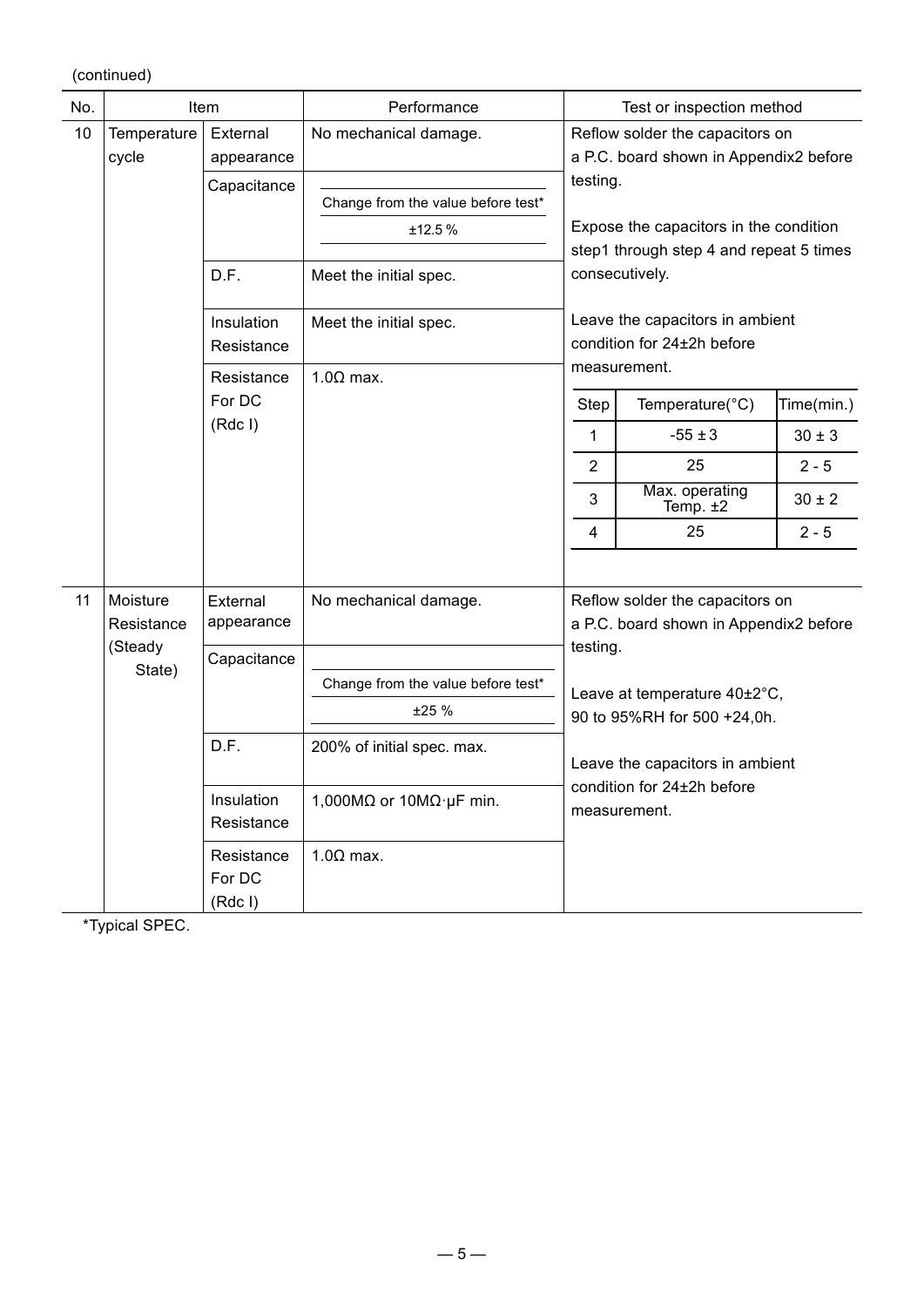(continued)

| No. |      | Item                            | Performance                                 | Test or inspection method                                                                                                                                |
|-----|------|---------------------------------|---------------------------------------------|----------------------------------------------------------------------------------------------------------------------------------------------------------|
| 12  | Life | External<br>appearance          | No mechanical damage.                       | Reflow solder the capacitors on<br>a P.C. board shown in Appendix2                                                                                       |
|     |      | Capacitance                     | Change from the value before test*<br>± 25% | before testing.<br>Apply the rated voltage at maximum<br>operating temperature ±2°C for                                                                  |
|     |      | D.F.                            | 200% of initial spec. max.                  | 1,000+48,0h with rated current.                                                                                                                          |
|     |      | Insulation<br>Resistance        | 1,000M $\Omega$ or 10M $\Omega$ · µF min.   | Charge/discharge current shall not<br>exceed 50mA.<br>Voltage conditioning:<br>Voltage treat the capacitors under<br>testing temperature and voltage for |
|     |      | Resistance<br>For DC<br>(Rdc I) | $1.0$ Qmax.                                 | 1h.<br>Leave the capacitors in ambient<br>condition for 24+2h before<br>measurement.<br>Use this measurement for initial value.                          |

\*Typical SPEC

\*\*As for the initial measurement of capacitors on number 9,10 and 11, leave capacitors at 150 -10,0°C for 1 hour and measure the value after leaving capacitors for 24±2h in ambient condition.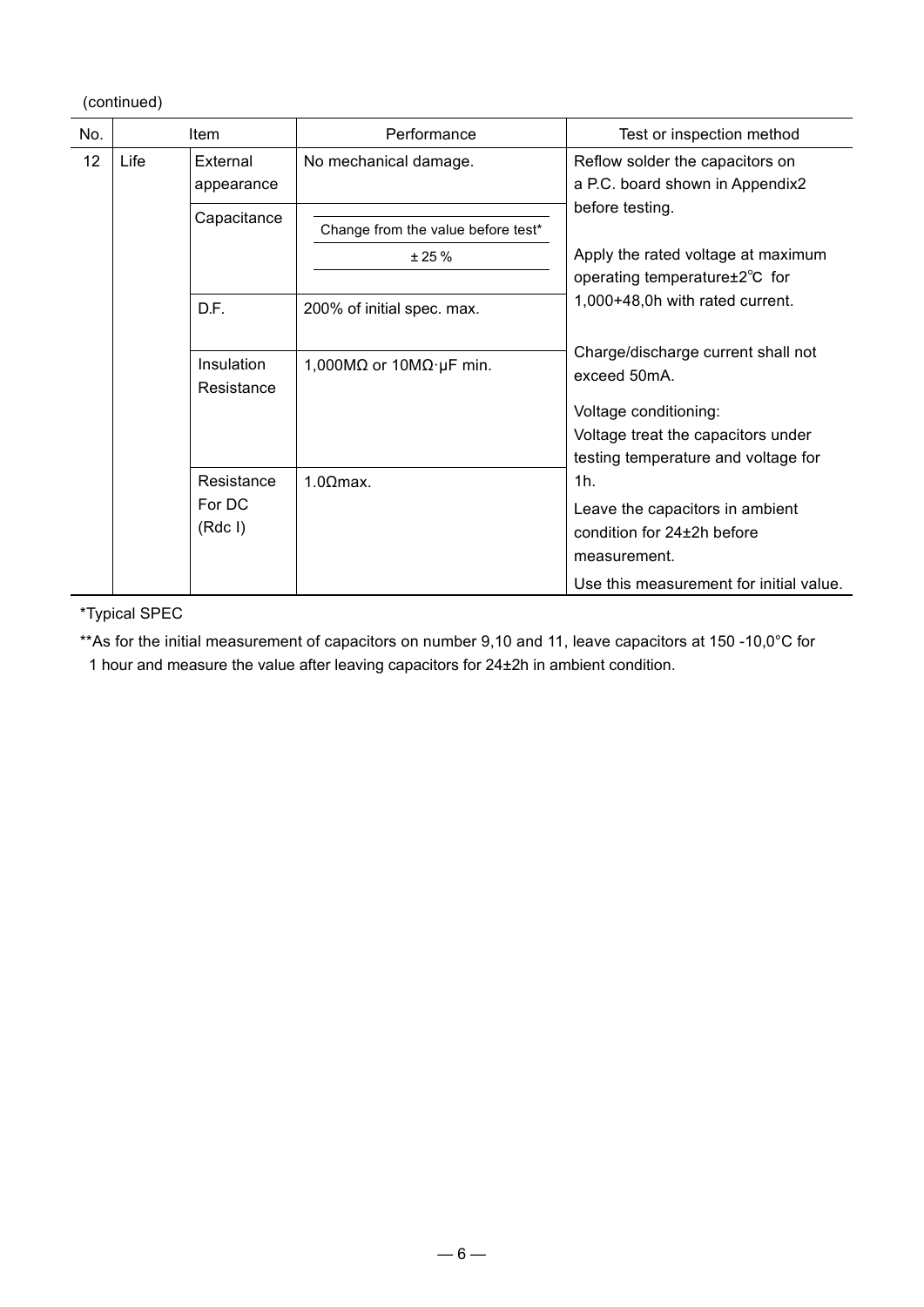

 $(Unit \cdot mm)$ 

| Symbol<br><b>Type</b> | a   | b   | с    | d   | e    |      |
|-----------------------|-----|-----|------|-----|------|------|
| CKD710JB              | 0.7 | 0.3 | 0.19 | 0.6 | 0.25 | 0.25 |
| CKD610JB              | 1.0 | 0.6 | 0.4  | 0.6 | 0.4  | 0.4  |
|                       |     |     |      |     |      |      |

| Symbol<br>$\tau_{\texttt{Vpe}}$ | a                               | ∼    |     |     | е   |
|---------------------------------|---------------------------------|------|-----|-----|-----|
| CKD61BJB                        | 1 ^<br>$\overline{\phantom{a}}$ | .4 ل | 0.8 | U.4 | 0.4 |

1. Material : Glass Epoxy (As per JIS C6484 GE4)

2. Thickness : 0.8mm (CKD710JB)

1.6mm (Others)

Copper (Thickness: CKD710JB 0.07mm, Others 0.035mm) Solder resist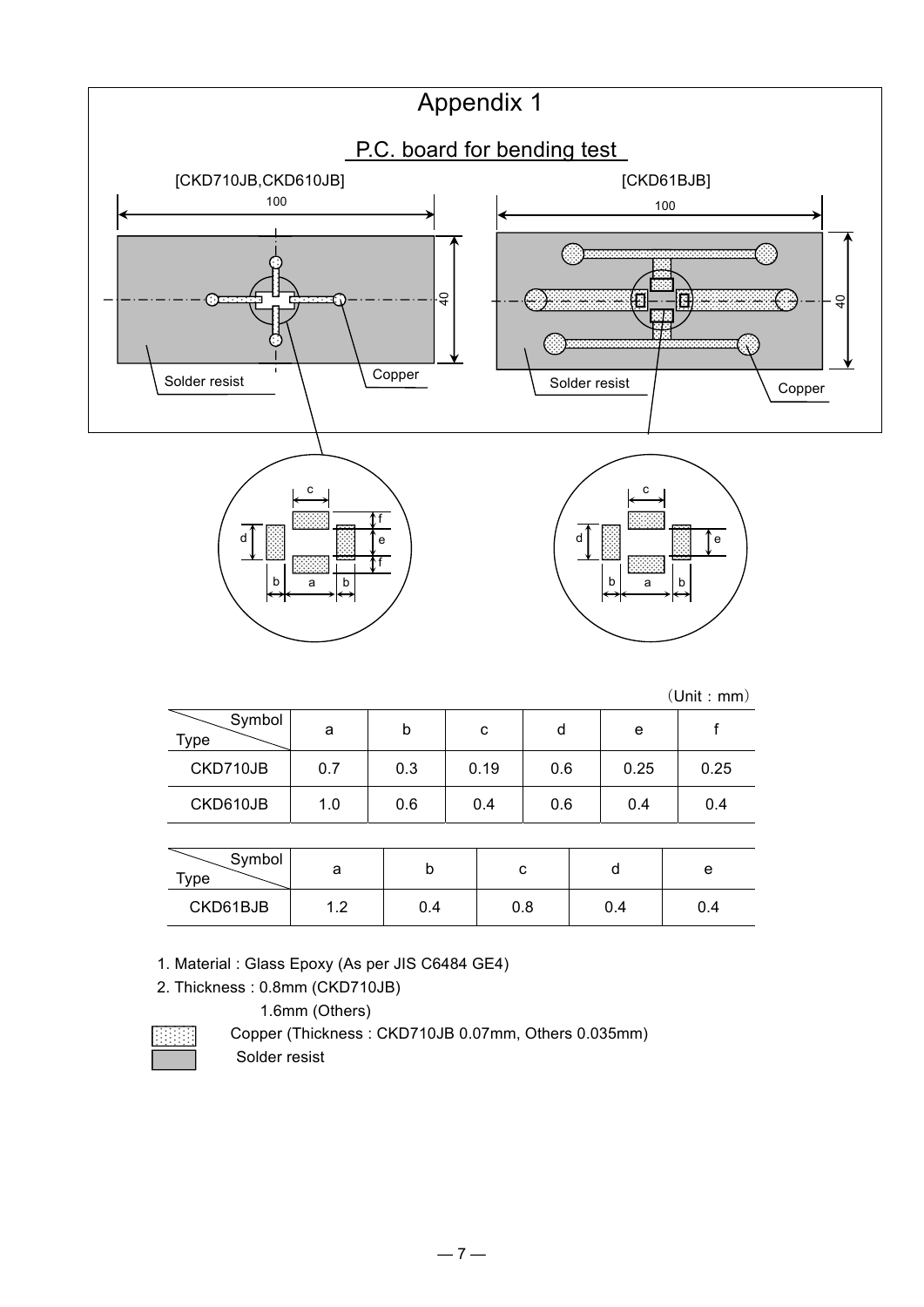

| Symbol<br>$T$ vpe | а   |     |     |  |
|-------------------|-----|-----|-----|--|
| CKD610JB          | 0.4 | 0.5 | 0.4 |  |

1. Material : Glass Epoxy (As per JIS C6484 GE4)

2. Thickness : 1.6mm

 Copper (Thickness : CKD710JB 0.07mm Others 0.035mm)

Solder resist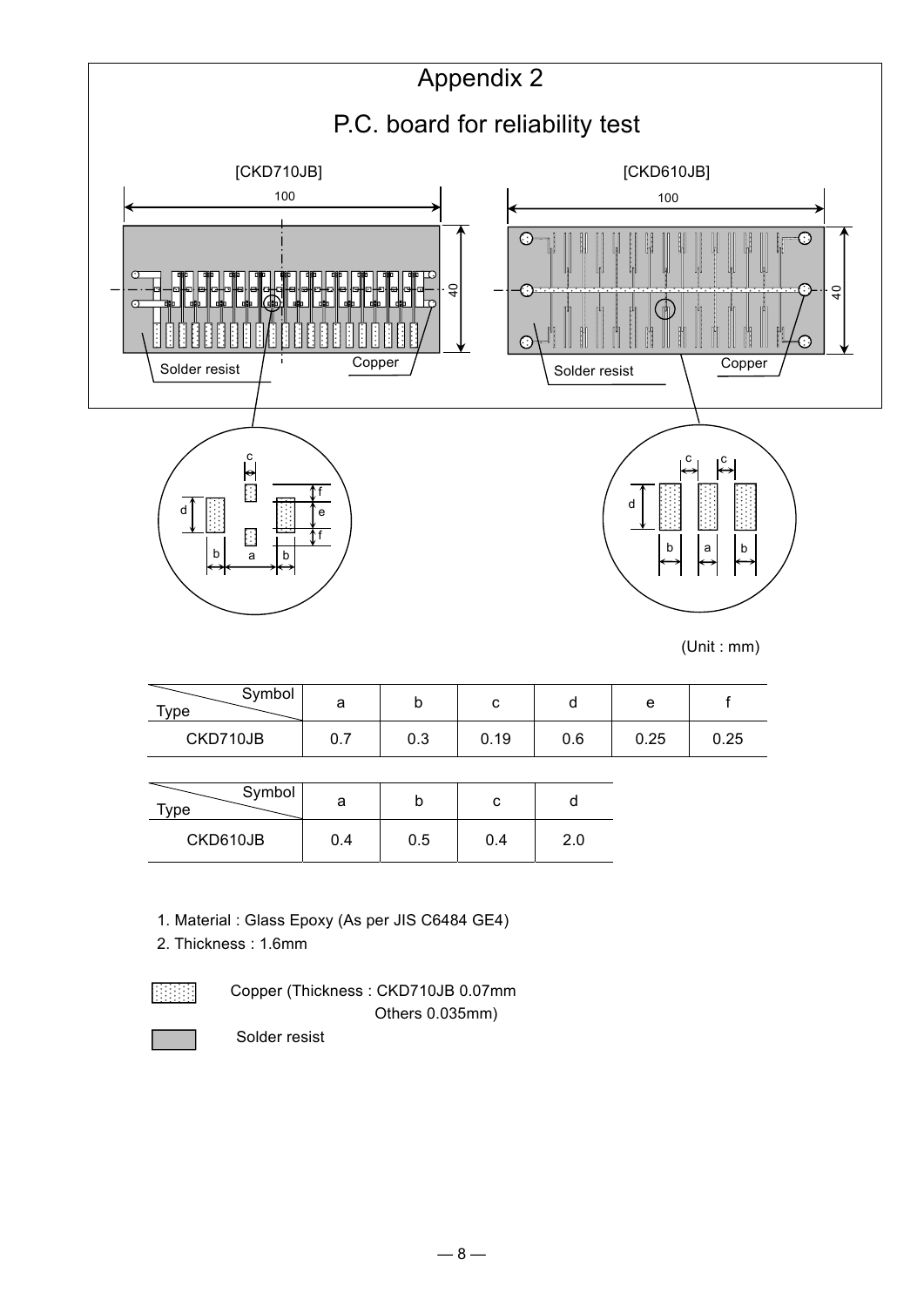

|                |     |     |     | (Unit : mm) |     |
|----------------|-----|-----|-----|-------------|-----|
| Symbol<br>Type | а   |     | С   |             | e   |
| CKD61BJB       | 1.2 | 0.4 | 0.8 | 0.4         | 0.4 |

1. Material : Glass Epoxy (As per JIS C6484 GE4)

2. Thickness : 1.6mm **Copper (Thickness: 0.035mm)** 

Solder resist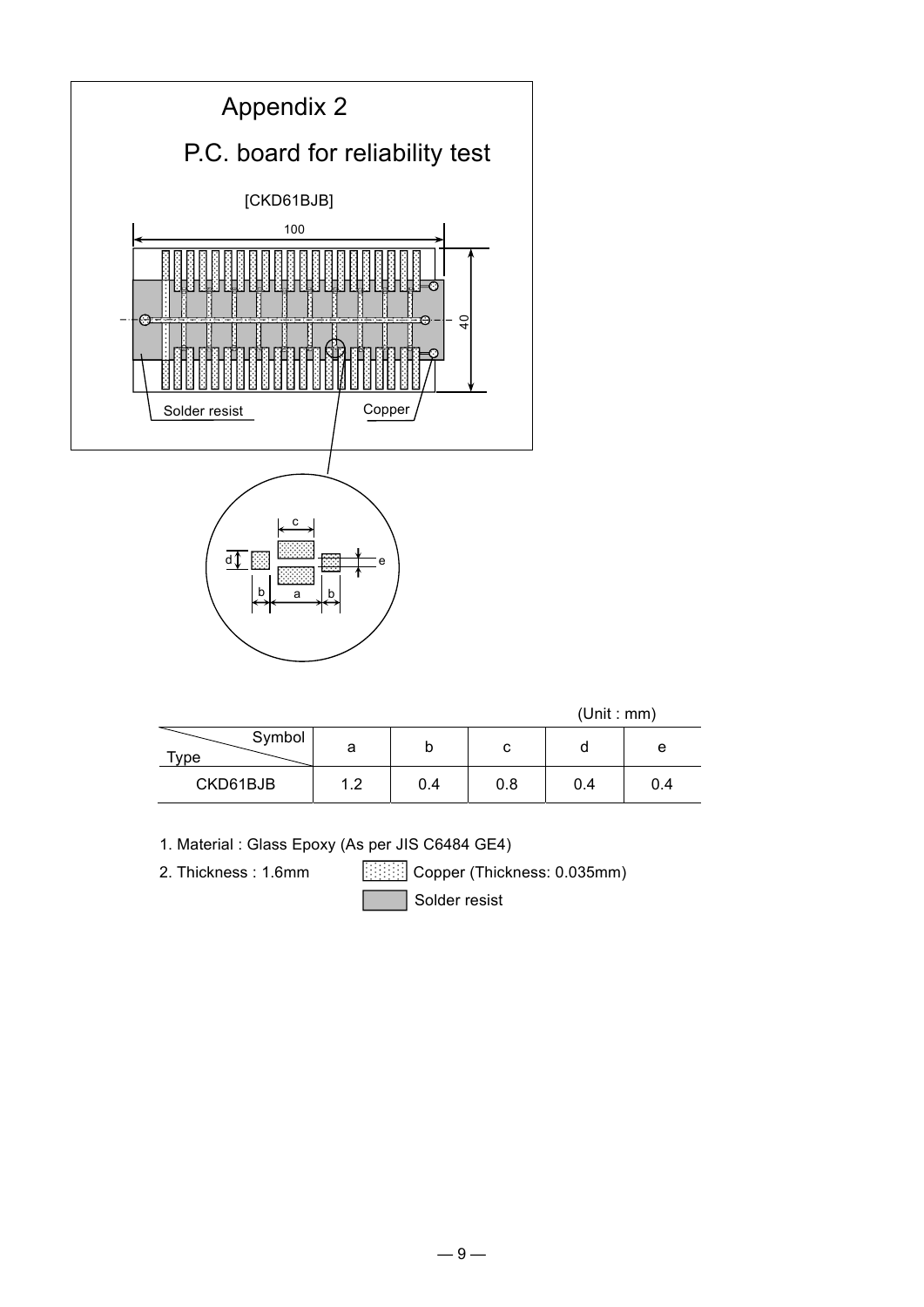### **8. INSIDE STRUCTURE AND MATERIAL**



| No. | <b>NAME</b>       | <b>MATERIAL</b>    |
|-----|-------------------|--------------------|
|     | <b>Dielectric</b> | BaTiO <sub>3</sub> |
| 2   | Electrode         | Ni                 |
| 3   |                   | Cu                 |
|     | Termination       | Ni                 |
| 5   |                   | Sn                 |

### **9. PACKAGING**

Packaging shall be done to protect the components from the damage during transportation and storing, and a label which has the following information shall be attached.

Tape packaging is as per TDK tape packaging specification.

1) Inspection No. 2) TDK P/N 3) Customer's P/N 4) Quantity

\*Composition of Inspection No.

Example  $E \underline{6} \underline{A} - \underline{OO} - \underline{OOO}$ (a) (b) (c) (d) (e)

- a) Line code
- b) Last digit of the year
- c) Month and A for January and B for February and so on. (Skip I)
- d) Inspection Date of the month.
- e) Serial No. of the day

### **10. SOLDERING CONDITION**

Soldering is limited to Reflow soldering.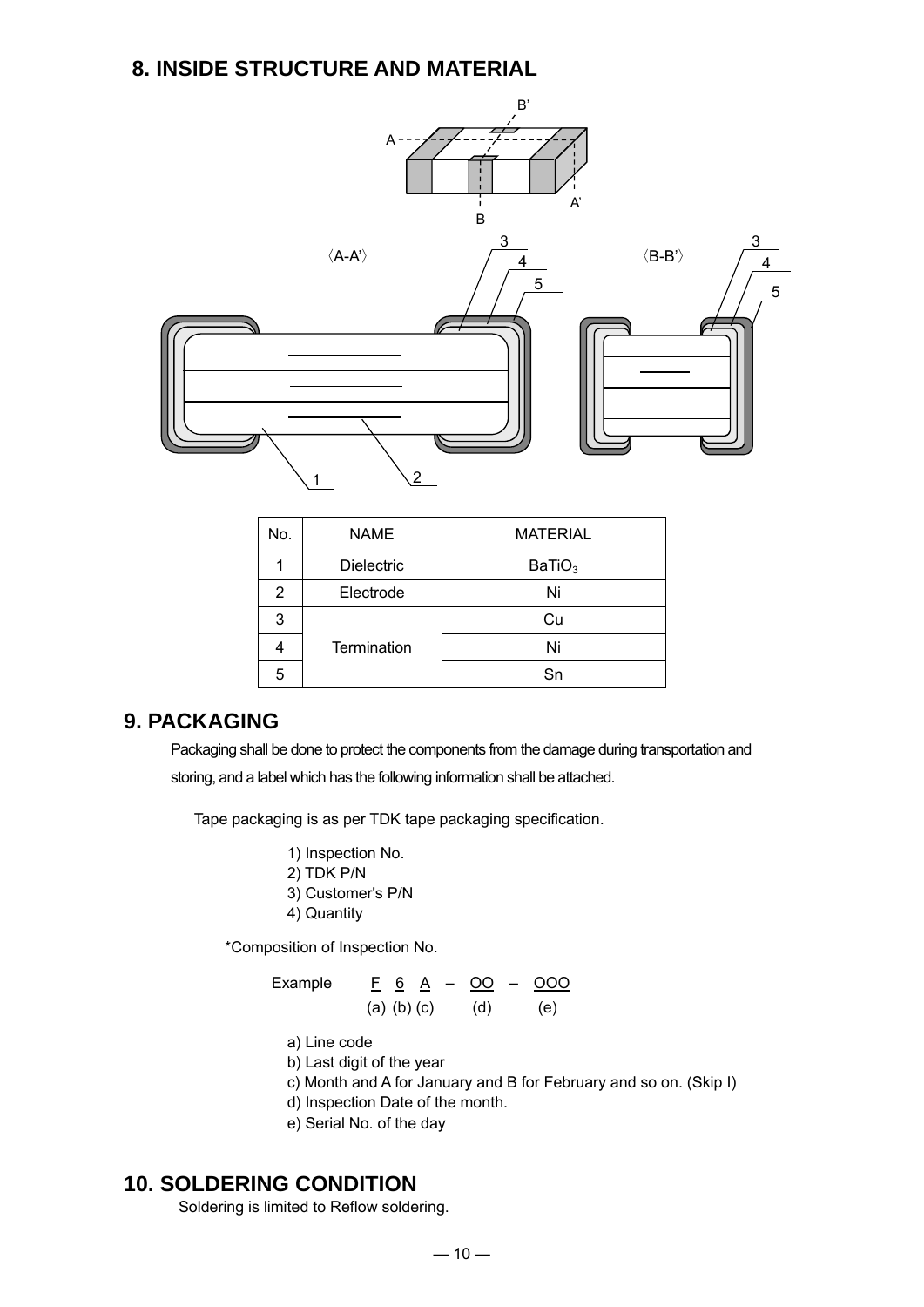### **11. Caution**

| No.            | Process                                                | Condition                                                                                                                                                                                                                                                                                                                                                                                                                                                                                                                                     |
|----------------|--------------------------------------------------------|-----------------------------------------------------------------------------------------------------------------------------------------------------------------------------------------------------------------------------------------------------------------------------------------------------------------------------------------------------------------------------------------------------------------------------------------------------------------------------------------------------------------------------------------------|
| 1              | Operating<br>Condition<br>(Storage,<br>Transportation) | 1-1. Storage<br>1) The product must be stored in an ambient temperature of 5 to 40 $^{\circ}$ C with<br>a relative humidity of 20 to 70%RH. The products should be used within 6 months<br>upon receipt.                                                                                                                                                                                                                                                                                                                                      |
|                |                                                        | 2) The product must be operated and stored in an environment free of dew<br>condensation and these gases such as Hydrogen Sulphide, Hydrogen Sulphate,<br>Chlorine, Ammonia and sulfur.                                                                                                                                                                                                                                                                                                                                                       |
|                |                                                        | 3) Avoid storing in sun light and falling of dew.                                                                                                                                                                                                                                                                                                                                                                                                                                                                                             |
|                |                                                        | 4) Do not use product under high humidity and high and low atmospheric pressure<br>which may affect product reliability.                                                                                                                                                                                                                                                                                                                                                                                                                      |
|                |                                                        | 5) Product should be tested for the solderability when they are stored for long time.                                                                                                                                                                                                                                                                                                                                                                                                                                                         |
|                |                                                        | 1-2. Handling in transportation<br>In case of the transportation of the product, the performance of the product may be<br>deteriorated depending on the transportation condition.<br>(Refer to JEITA RCR-2335C 9.2 Handling in transportation)                                                                                                                                                                                                                                                                                                |
| $\overline{2}$ | Circuit design<br>Caution                              | 2-1. Operating temperature<br>Operating temperature should be followed strictly within this specification,<br>especially be careful with maximum temperature.<br>Do not use product above the maximum allowable operating temperature.<br>1)                                                                                                                                                                                                                                                                                                  |
|                |                                                        | Surface temperature including self heating should be below maximum operating temperature.<br>2)<br>(Due to dielectric loss, product will heat itself when AC is applied. Especially at high frequencies<br>around its SRF, the heat might be so extreme that it may damage itself or the product mounted on.<br>Please design the circuit so that the maximum temperature of the product including the self<br>heating to be below the maximum allowable operating temperature. Temperature rise at product's<br>surface shall be below 20°C) |
|                |                                                        | The electrical characteristics of the product will vary depending on the<br>3) temperature. The product should be selected and designed in taking the<br>temperature into consideration.                                                                                                                                                                                                                                                                                                                                                      |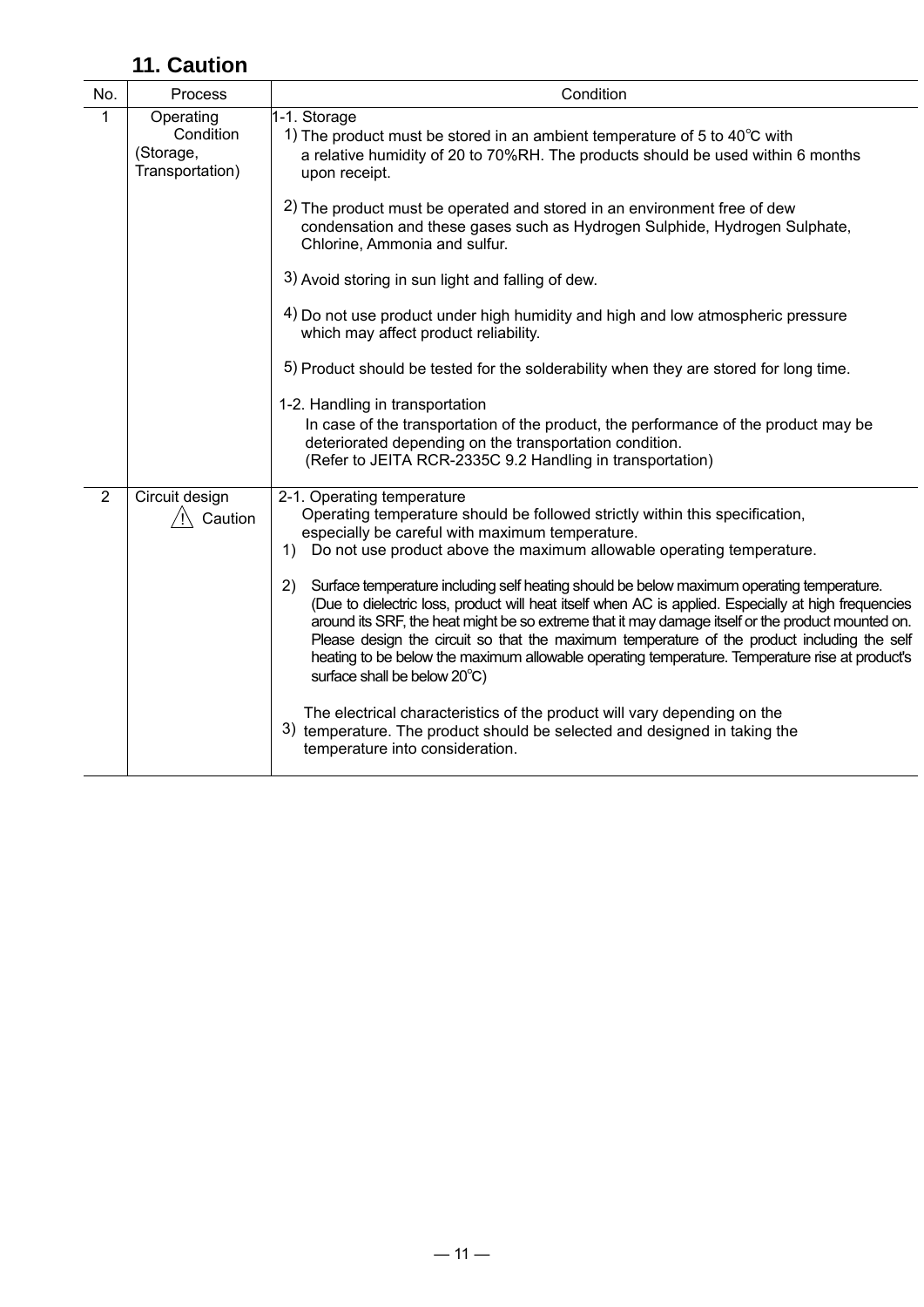| No             | Process                   | Condition                                                                                                                                                                                                                                                                                                                                                                                                                                                                                                                                                                                                                                     |                 |  |
|----------------|---------------------------|-----------------------------------------------------------------------------------------------------------------------------------------------------------------------------------------------------------------------------------------------------------------------------------------------------------------------------------------------------------------------------------------------------------------------------------------------------------------------------------------------------------------------------------------------------------------------------------------------------------------------------------------------|-----------------|--|
| $\overline{2}$ | Circuit design<br>Caution | 2-2. Operating voltage<br>1) Operating voltage across the terminals should be below the rated voltage.<br>When AC and DC are super imposed, $V_{0-P}$ must be below the rated voltage.<br>AC or pulse with overshooting, $V_{P-P}$ must be below the rated voltage.<br>$(3)$ , $(4)$ and $(5)$<br>When the voltage is started to apply to the circuit or it is stopped applying, the<br>irregular voltage may be generated for a transit period because of resonance or switching.<br>Be sure to use the product within rated voltage containing these Irregular voltage.<br>Voltage<br>(1) DC voltage<br>(2) DC+AC voltage<br>(3) AC voltage | $(1)$ and $(2)$ |  |
|                |                           | Positional<br>$V_{0-P}$<br>$V_{P-P}$<br>$V_{0-P}$<br>Measurement<br>(Rated voltage)<br>0<br>0                                                                                                                                                                                                                                                                                                                                                                                                                                                                                                                                                 |                 |  |
|                |                           | Voltage<br>(4) Pulse voltage (A)<br>(5) Pulse voltage (B)<br>Positional<br>$V_{P-P}$<br>$V_{P-P}$<br>Measurement<br>(Rated voltage)                                                                                                                                                                                                                                                                                                                                                                                                                                                                                                           |                 |  |
|                |                           | Even below the rated voltage, if repetitive high frequency AC or pulse is applied, the reliability of the<br>2)<br>products may be reduced.<br>3) The effective capacitance will vary depending on applied DC and AC voltages.<br>The products should be selected and designed in taking the voltages into consideration.<br>2-3. Frequency<br>When the products are used in AC and/or pulse voltages, the products may vibrate<br>themselves and generate audible sound.                                                                                                                                                                     |                 |  |
| 3              | Designing<br>P.C. board   | The amount of solder at the terminations has a direct effect on the reliability of the products.<br>1) The greater the amount of solder, the higher the stress on the products, and the more likely<br>that it will break. When designing a P.C. board, determine the shape and size of the<br>solder lands to have proper amount of solder on the terminations.<br>2) Avoid using common solder land for multiple terminations and provide individual<br>solder land for each terminations.                                                                                                                                                  |                 |  |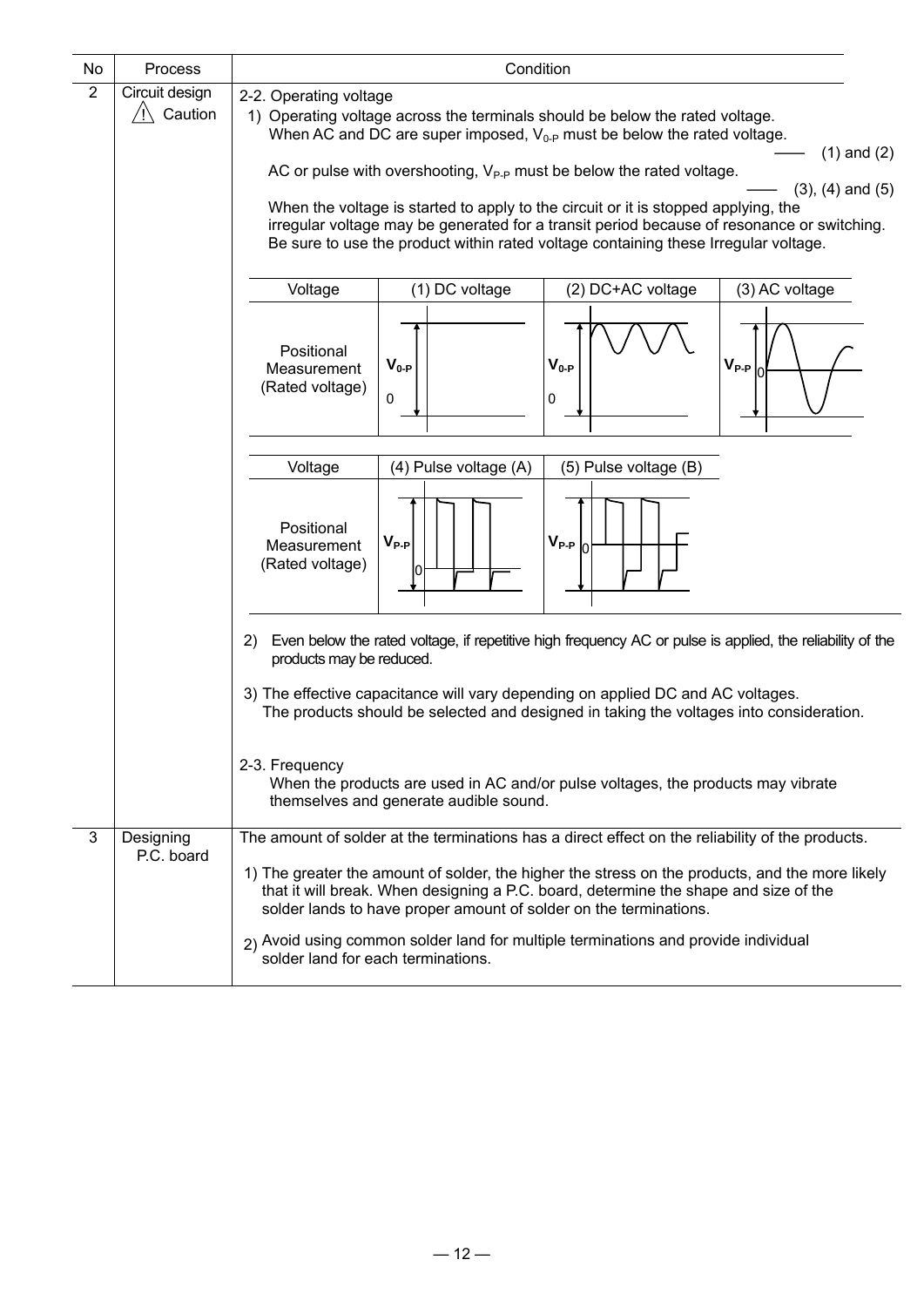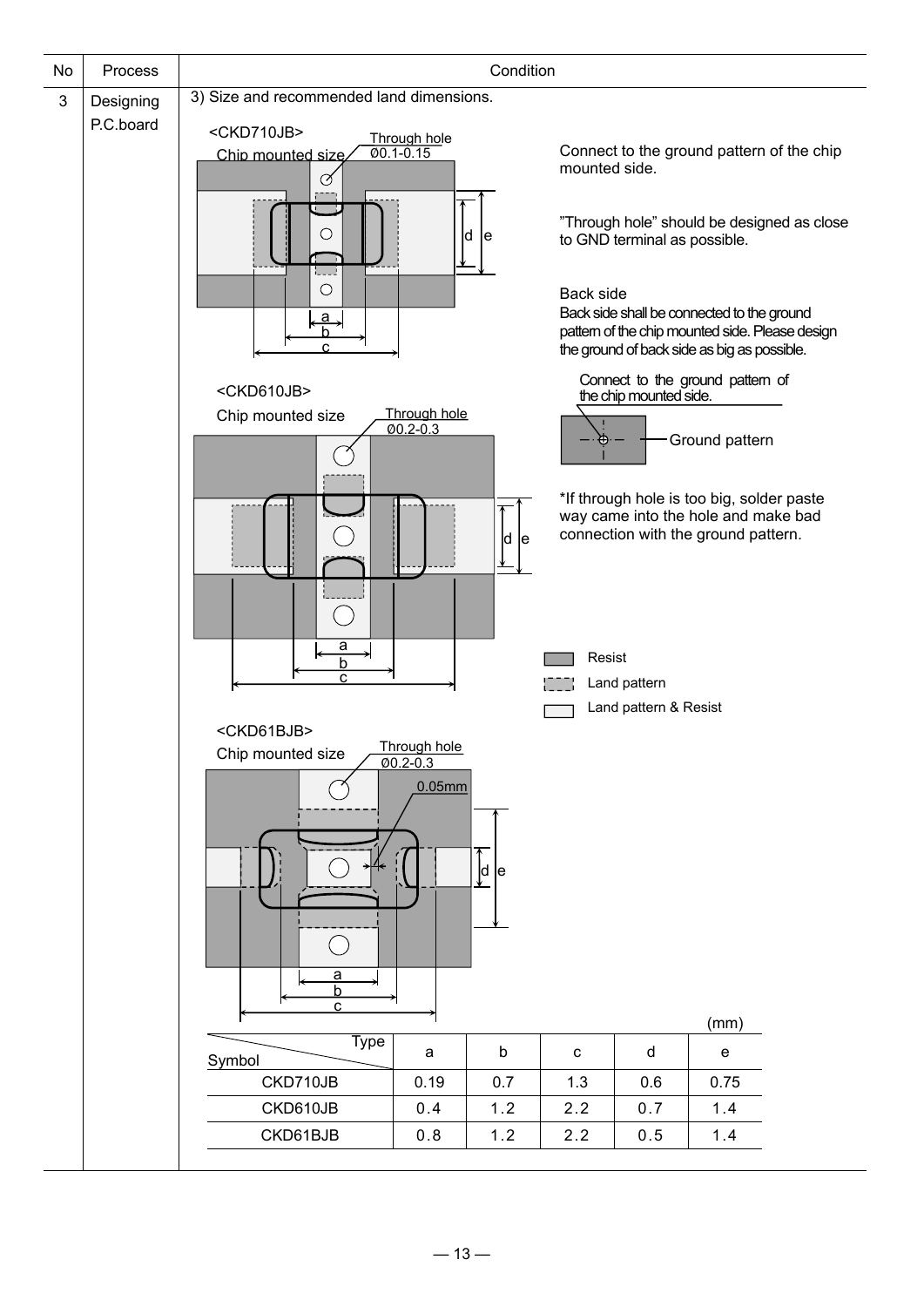|                         |                                    | Condition                                                                                    |                                                                                               |
|-------------------------|------------------------------------|----------------------------------------------------------------------------------------------|-----------------------------------------------------------------------------------------------|
| Designing<br>P.C. board |                                    |                                                                                              |                                                                                               |
|                         |                                    | Disadvantage against<br>bending stress                                                       | Advantage against<br>bending stress                                                           |
|                         | Mounting face                      | Perforation or slit<br><b>ATIDA ATIDA ATIDA</b><br>Break P.C. board with<br>mounted side up. | Perforation or slit<br><b>TOODY TOODY TOOD</b><br>Break P.C. board with<br>mounted side down. |
|                         | Chip<br>arrangement<br>(Direction) | Mount perpendicularly to<br>perforation or slit<br>Perforation or slit<br>$\mathbb{C}$       | Mount in parallel with<br>perforation or slit<br>Perforation or slit<br>国                     |
|                         | Distance from<br>slit              | Closer to slit is higher stress<br>$\mathbf{\ell}_1$<br>œ<br>$(\ell_1<\ell_2$ )              | Away from slit is less stress<br>$\mathbf{\ell}_2$<br>$(\ell_1 < \ell_2$ )                    |
|                         |                                    |                                                                                              | 4) Recommended capacitors layout is as following.                                             |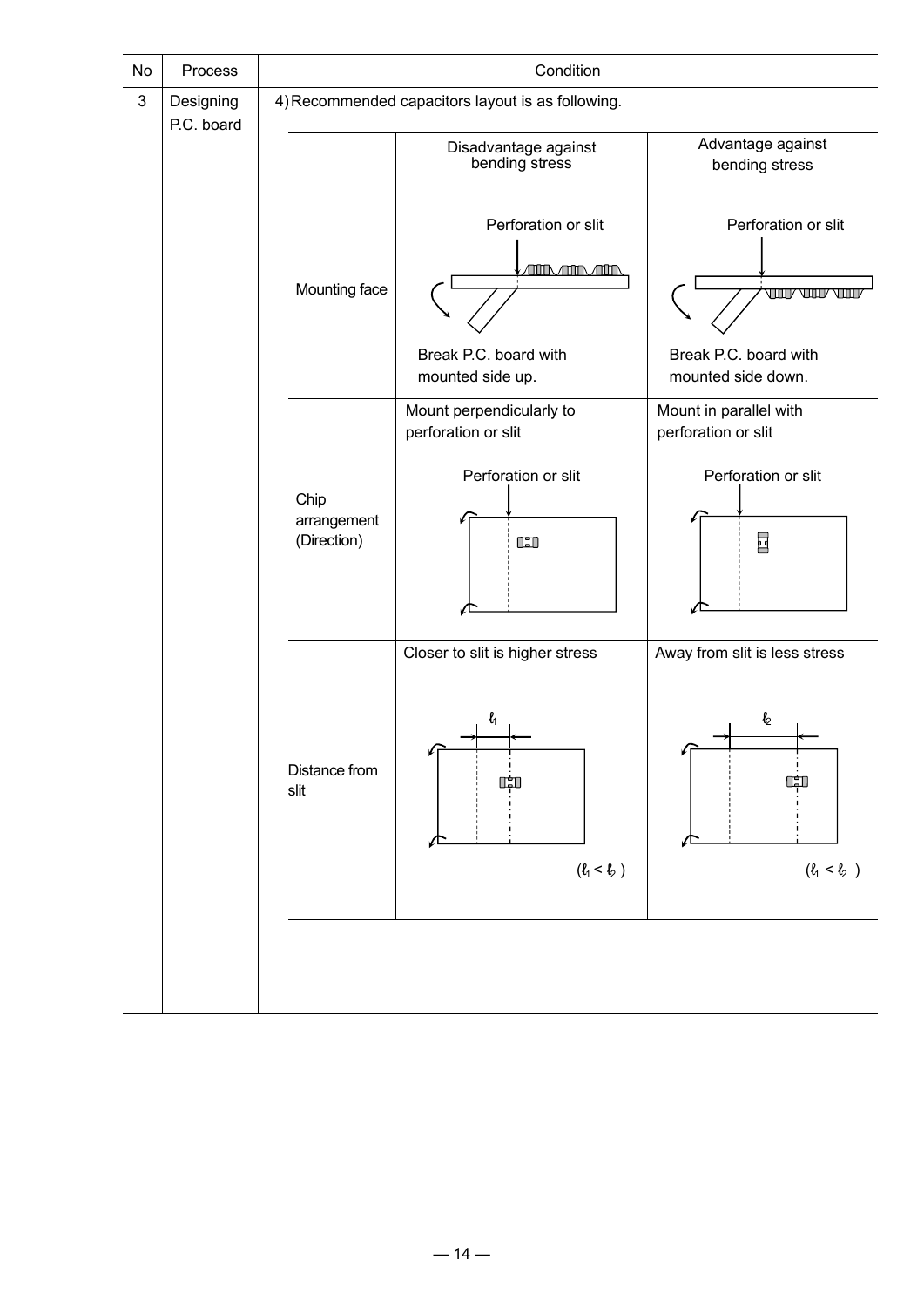| No | Process                 |                             | Condition                                                                          |                                                     |  |
|----|-------------------------|-----------------------------|------------------------------------------------------------------------------------|-----------------------------------------------------|--|
| 3  | Designing<br>P.C. board |                             | 5) Mechanical stress varies according to location of capacitors on the P.C. board. |                                                     |  |
|    |                         | Perforation                 | $\frac{1}{2}$<br>C٥<br>00001<br>A٥<br>Slit                                         | <b>DO</b><br>00001<br>$\overline{\mathbb{R}}$       |  |
|    |                         |                             | $A > B = C > D > E$                                                                | The stress in capacitors is in the following order. |  |
|    |                         | Layout recommendation<br>6) |                                                                                    |                                                     |  |
|    |                         | Example                     | Use of common<br>solder land                                                       | Soldering with<br>chassis                           |  |
|    |                         | Need to avoid               | Lead wire<br>chip<br>Solder<br>PCB<br>Solder land                                  | Chassis<br>Excessive solder<br>$\ell$ <sup>1</sup>  |  |
|    |                         | Recommendation              | Lead wire<br>Solder resist                                                         | Solder resist<br>$l^2$<br>$\ell^2 > \ell^1$         |  |
|    |                         |                             |                                                                                    |                                                     |  |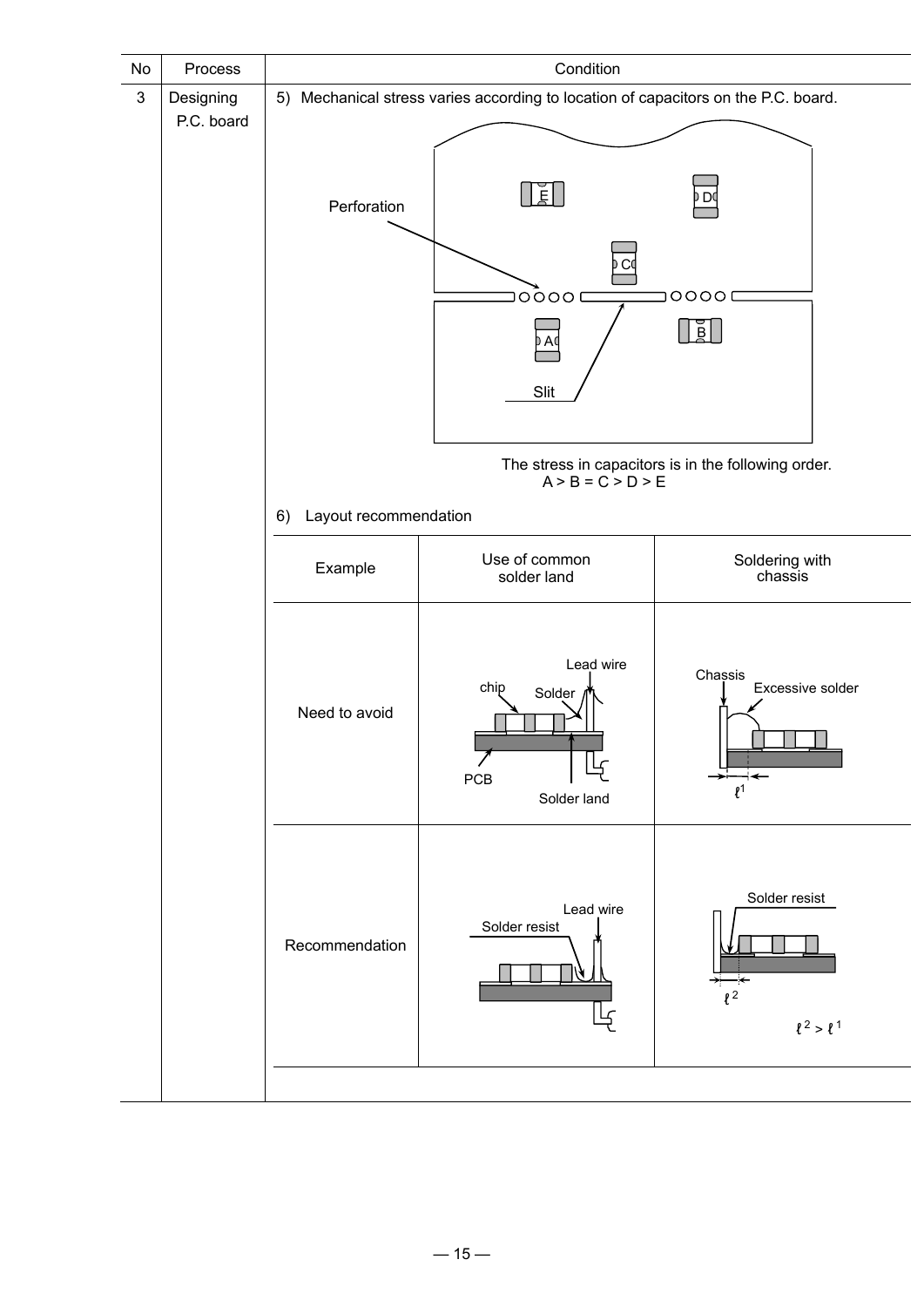| No | Process  | Condition                                                                                                                                                                                                                                                                                                                                                                                                                                                                                                                                           |                                                                                                                                                    |                                                                                     |  |
|----|----------|-----------------------------------------------------------------------------------------------------------------------------------------------------------------------------------------------------------------------------------------------------------------------------------------------------------------------------------------------------------------------------------------------------------------------------------------------------------------------------------------------------------------------------------------------------|----------------------------------------------------------------------------------------------------------------------------------------------------|-------------------------------------------------------------------------------------|--|
| 4  | Mounting | 4-1. Stress from mounting head<br>If the mounting head is adjusted too low, it may induce excessive stress in the capacitors<br>to result in cracking. Please take following precautions.<br>1) Adjust the bottom dead center of the mounting head to reach on the P.C. board<br>surface and not press it.<br>2) Adjust the mounting head pressure to be 1 to 3N of static weight.<br>3) To minimize the impact energy from mounting head, it is important to provide<br>support from the bottom side of the P.C. board.<br>See following examples. |                                                                                                                                                    |                                                                                     |  |
|    |          | Not recommended<br>Recommended                                                                                                                                                                                                                                                                                                                                                                                                                                                                                                                      |                                                                                                                                                    |                                                                                     |  |
|    |          | Single sided<br>mounting                                                                                                                                                                                                                                                                                                                                                                                                                                                                                                                            | Crack                                                                                                                                              | Support pin                                                                         |  |
|    |          | Double-sides<br>mounting                                                                                                                                                                                                                                                                                                                                                                                                                                                                                                                            | Solder<br>Crack<br>peeling                                                                                                                         | Support pin                                                                         |  |
|    |          |                                                                                                                                                                                                                                                                                                                                                                                                                                                                                                                                                     | to cause crack. Please control the close up dimension of the centering jaw and<br>provide sufficient preventive maintenance and replacement of it. | When the centering jaw is worn out, it may give mechanical impact on the capacitors |  |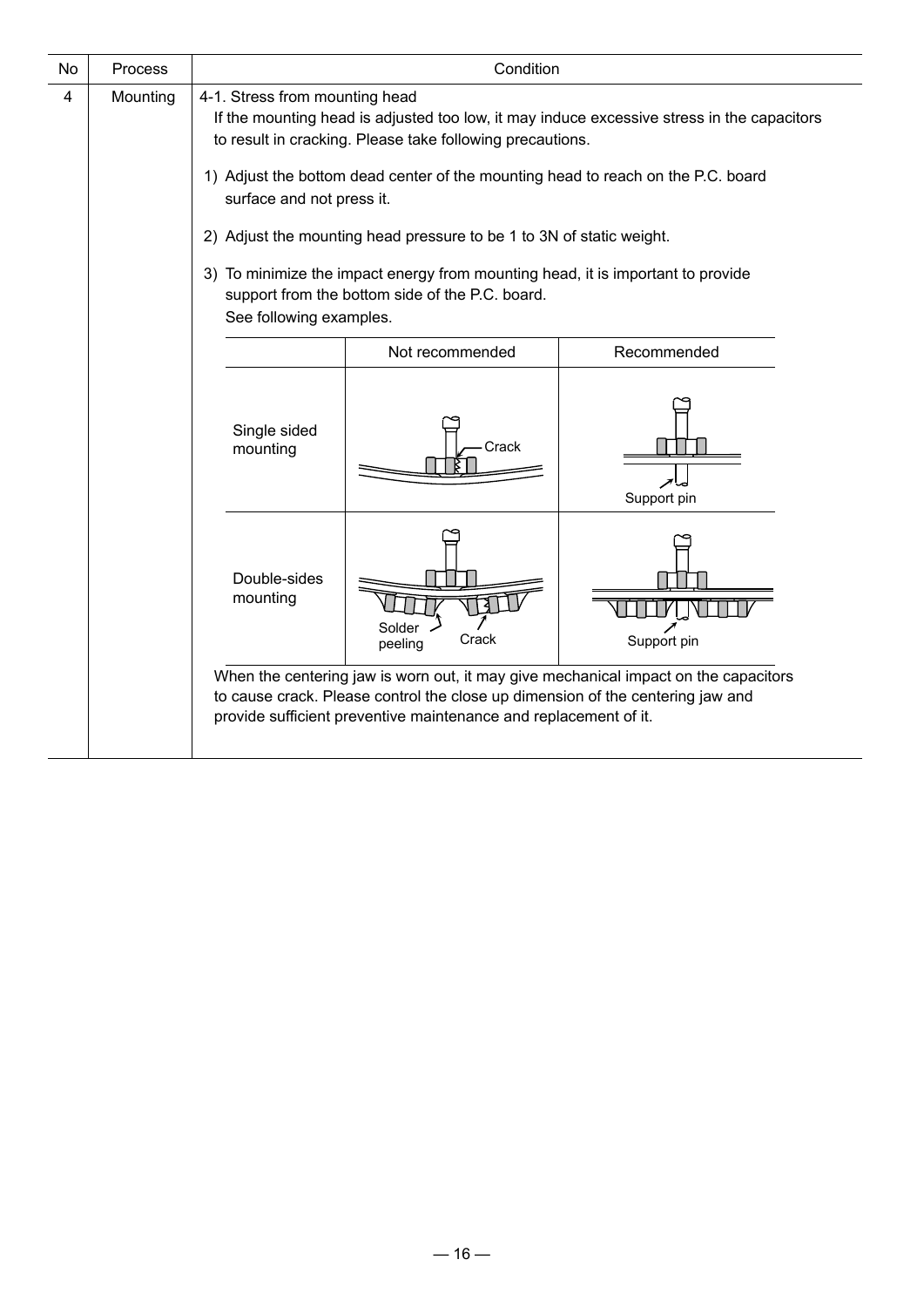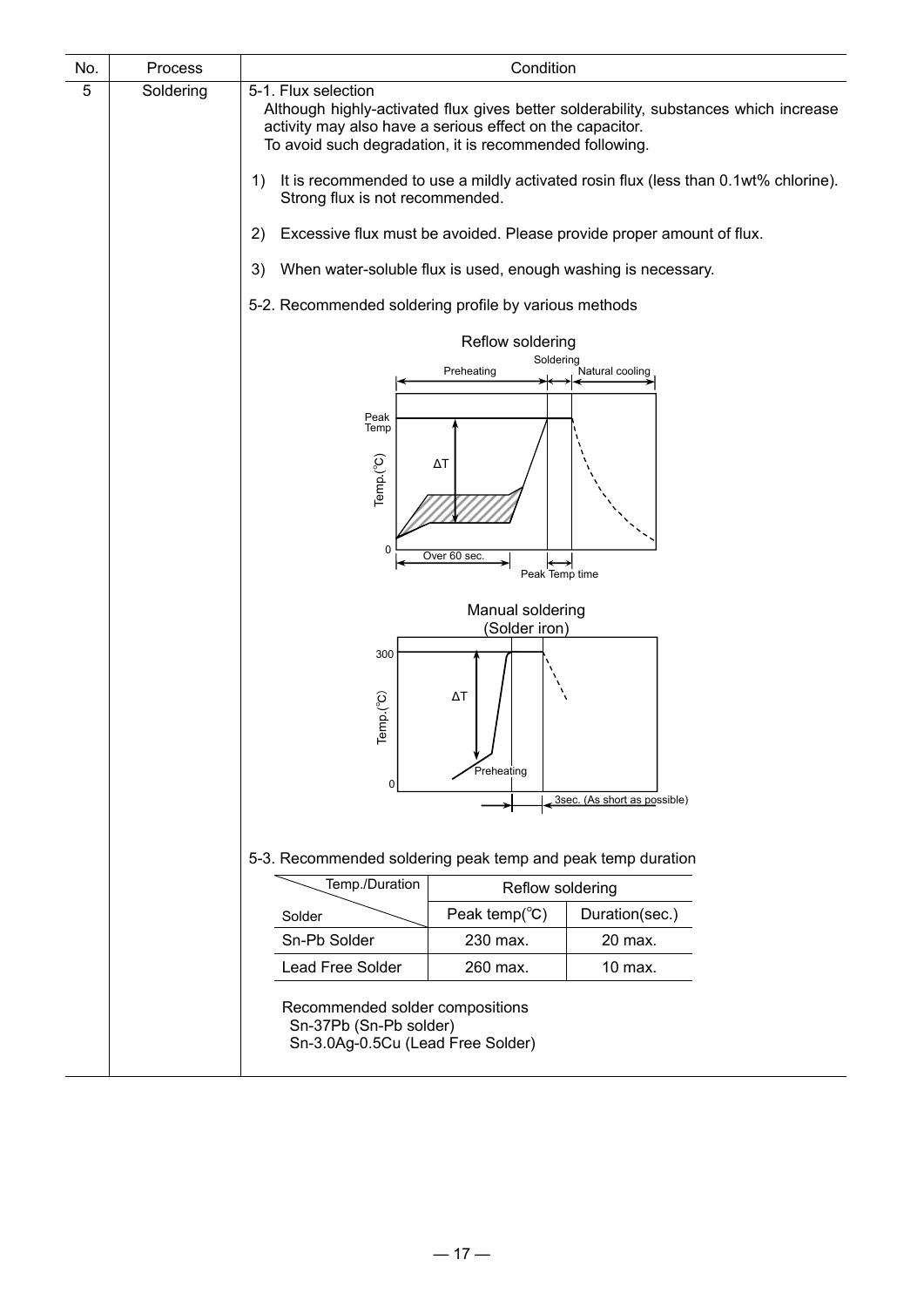| No. | Process   | Condition                                                                                                                                                                                                                                                                                                                                                                                                                                                                                                                                          |
|-----|-----------|----------------------------------------------------------------------------------------------------------------------------------------------------------------------------------------------------------------------------------------------------------------------------------------------------------------------------------------------------------------------------------------------------------------------------------------------------------------------------------------------------------------------------------------------------|
| 5   | Soldering | 5-4. Avoiding thermal shock                                                                                                                                                                                                                                                                                                                                                                                                                                                                                                                        |
|     |           | 1)<br>Preheating condition                                                                                                                                                                                                                                                                                                                                                                                                                                                                                                                         |
|     |           | Temp. $(^{\circ}C)$<br>Soldering                                                                                                                                                                                                                                                                                                                                                                                                                                                                                                                   |
|     |           | Reflow soldering<br>$\Delta T \leq 150$                                                                                                                                                                                                                                                                                                                                                                                                                                                                                                            |
|     |           | Manual soldering<br>$\Delta T \leq 150$                                                                                                                                                                                                                                                                                                                                                                                                                                                                                                            |
|     |           | 2)<br>Cooling condition<br>Natural cooling using air is recommended. If the chips are dipped into a solvent<br>for cleaning, the temperature difference $(\Delta T)$ must be less than 100 $^{\circ}$ C.<br>5-5. Amount of solder<br>Excessive solder will induce higher tensile force in capacitors when temperature<br>changes and it may result in chip cracking. In sufficient solder may detach the                                                                                                                                           |
|     |           | capacitors from the P.C. board.                                                                                                                                                                                                                                                                                                                                                                                                                                                                                                                    |
|     |           | Higher tensile force in<br>Excessive<br>chip capacitors to cause<br>solder<br>crack                                                                                                                                                                                                                                                                                                                                                                                                                                                                |
|     |           | Maximum amount<br>Minimum amount<br>Adequate                                                                                                                                                                                                                                                                                                                                                                                                                                                                                                       |
|     |           | Low robustness may<br>Insufficient<br>cause contact failure or chip<br>capacitors come off the P.C.<br>solder<br>board.                                                                                                                                                                                                                                                                                                                                                                                                                            |
|     |           | 5-6. Solder repair by solder iron<br>1) Selection of the soldering iron tip<br>Tip temperature of solder iron varies by its type, P.C. board material and solder<br>land size. The higher the tip temperature, the quicker the operation. However,<br>heat shock may cause a crack in the chip capacitors.<br>Please make sure the tip temp. before soldering and keep the peak temp and time<br>in accordance with following recommended condition. (Please preheat the chip<br>capacitors with the condition in 5-4 to avoid the thermal shock.) |
|     |           | Recommended solder iron condition (Sn-Pb Solder and Lead Free Solder)                                                                                                                                                                                                                                                                                                                                                                                                                                                                              |
|     |           | Temp. $(^{\circ}C)$<br>Wattage (W)<br>Shape (mm)<br>Duration (sec.)                                                                                                                                                                                                                                                                                                                                                                                                                                                                                |
|     |           | Ø 3.0 max.<br>300 max.<br>20 max.<br>3 max.                                                                                                                                                                                                                                                                                                                                                                                                                                                                                                        |
|     |           | Direct contact of the soldering iron with ceramic dielectric of chip capacitors may<br>2)<br>cause crack. Do not touch the ceramic dielectric and the terminations by solder<br>iron.                                                                                                                                                                                                                                                                                                                                                              |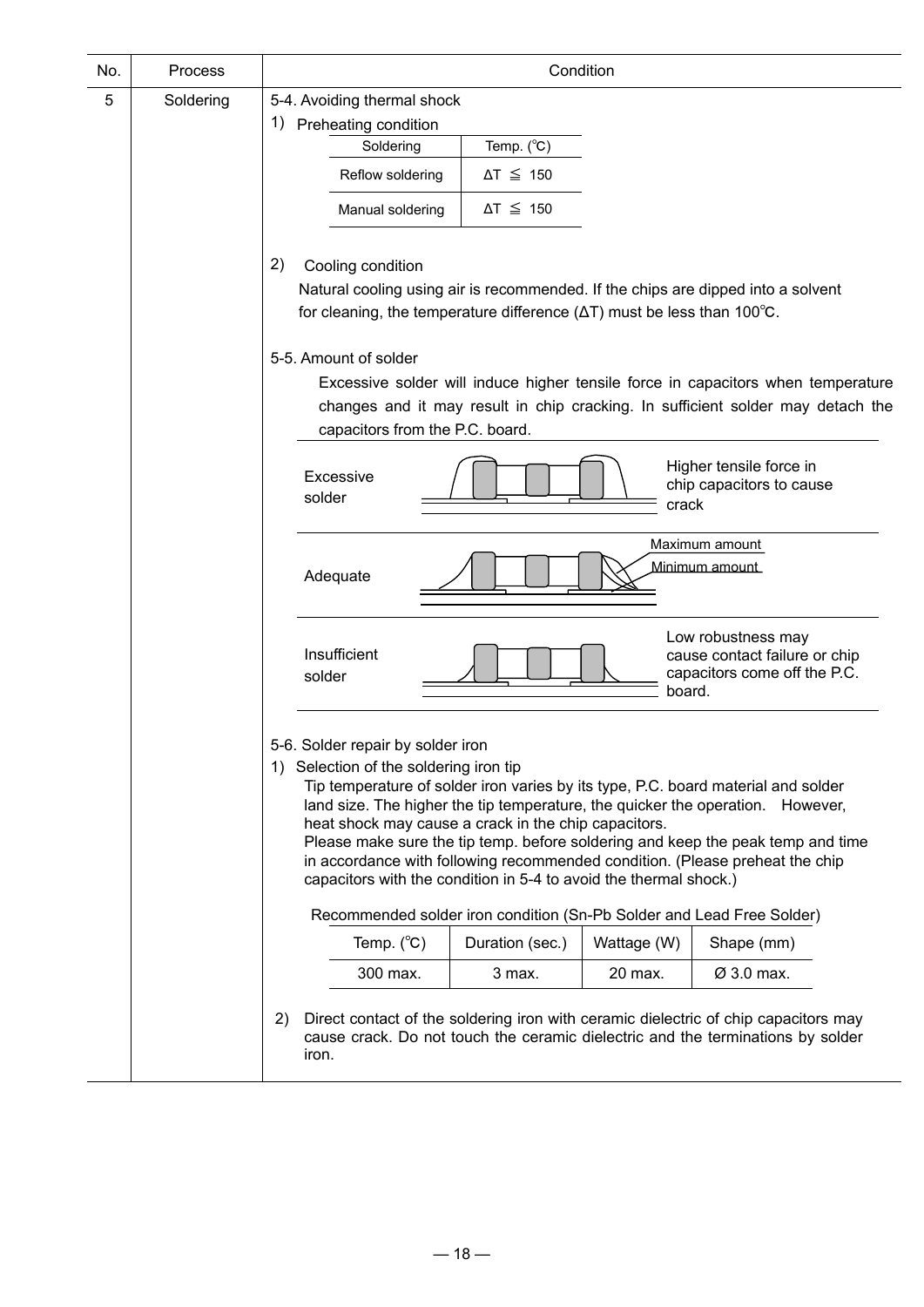| No.            | Process                                     | Condition                                                                                                                                                                                                                                                                                                                                                                                                                                                                                                                                                                                                                                                                                                                                                                                                                                                                                                                                                                                                                                        |
|----------------|---------------------------------------------|--------------------------------------------------------------------------------------------------------------------------------------------------------------------------------------------------------------------------------------------------------------------------------------------------------------------------------------------------------------------------------------------------------------------------------------------------------------------------------------------------------------------------------------------------------------------------------------------------------------------------------------------------------------------------------------------------------------------------------------------------------------------------------------------------------------------------------------------------------------------------------------------------------------------------------------------------------------------------------------------------------------------------------------------------|
| 5              | Soldering                                   | 5-7. Sn-Zn solder<br>Sn-Zn solder affects product reliability.<br>Please contact TDK in advance when utilize Sn-Zn solder.<br>5-8. Countermeasure for tombstone<br>The misalignment between the mounted positions of the capacitors and the land patterns<br>should be minimized. The tombstone phenomenon may occur especially the capacitors<br>are mounted (in longitudinal direction) in the same direction of the reflow soldering.<br>(Refer to JEITA RCR-2335C Annex A (Informative) Recommendations to prevent the<br>tombstone phenomenon)                                                                                                                                                                                                                                                                                                                                                                                                                                                                                              |
| 6              | Cleaning                                    | 1) If an unsuitable cleaning fluid is used, flux residue or some foreign articles may stick to<br>product surface to deteriorate especially the insulation resistance.<br>2) If cleaning condition is not suitable, it may damage the product.<br>2)-1. Insufficient washing<br>(1) Terminal electrodes may corrode by Halogen in the flux.<br>(2) Halogen in the flux may adhere on the surface of product, and lower the<br>insulation resistance.<br>(3) Water soluble flux has higher tendency to have above mentioned problems (1)<br>and $(2)$ .<br>2)-2. Excessive washing<br>When ultrasonic cleaning is used, excessively high ultrasonic energy output can<br>affect the connection between the ceramic product body and the terminal electrode.<br>To avoid this, following is the recommended condition.<br>Power: 20 W/lmax.<br>Frequency: 40 kHz max.<br>Washing time : 5 minutes max.<br>2)-3. If the cleaning fluid is contaminated, density of Halogen increases,<br>and it may bring the same result as insufficient cleaning. |
| $\overline{7}$ | Coating and<br>molding of the<br>P.C. board | 1) When the P.C. board is coated, please verify the quality influence on the product.<br>2) Please verify carefully that there is no harmful decomposing or reaction gas<br>emission during curing which may damage the product.<br>3) Please verify the curing temperature.                                                                                                                                                                                                                                                                                                                                                                                                                                                                                                                                                                                                                                                                                                                                                                     |
|                |                                             |                                                                                                                                                                                                                                                                                                                                                                                                                                                                                                                                                                                                                                                                                                                                                                                                                                                                                                                                                                                                                                                  |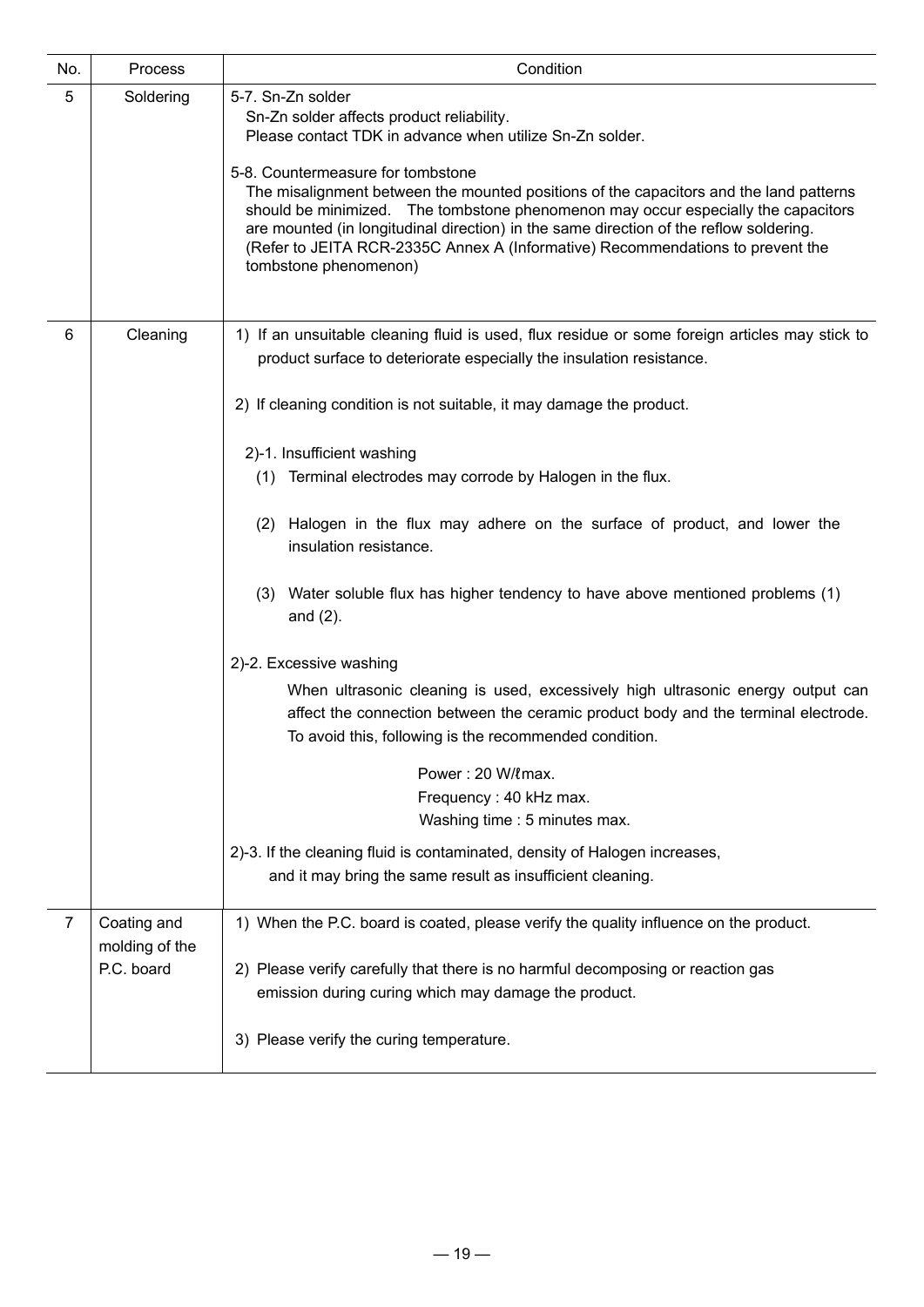| No. | Process                                      |                                                                                                                                  | Condition                                                                                           |                                                                                                                                                                                                                                                                                                                      |
|-----|----------------------------------------------|----------------------------------------------------------------------------------------------------------------------------------|-----------------------------------------------------------------------------------------------------|----------------------------------------------------------------------------------------------------------------------------------------------------------------------------------------------------------------------------------------------------------------------------------------------------------------------|
| 8   | Handling after<br>product mounted<br>Caution | Please pay attention not to bend or distort the P.C. board after soldering in<br>1)<br>handling otherwise the product may crack. |                                                                                                     |                                                                                                                                                                                                                                                                                                                      |
|     |                                              | Bend                                                                                                                             |                                                                                                     | Twist                                                                                                                                                                                                                                                                                                                |
|     |                                              |                                                                                                                                  |                                                                                                     |                                                                                                                                                                                                                                                                                                                      |
|     |                                              |                                                                                                                                  | prevent inducing mechanical stress on the board.                                                    | 2) Printed circuit board cropping should not be carried out by hand, but by using the<br>proper tooling. Printed circuit board cropping should be carried out using a board<br>cropping jig as shown in the following figure or a board cropping apparatus to                                                        |
|     |                                              | (1) Example of a board cropping jig<br>the capacitor is compressive.                                                             | stress is applied to the capacitor, which may cause cracks.                                         | Recommended example: The board should be pushed from the back side,<br>close to the cropping jig so that the board is not bent and the stress applied to<br>Unrecommended example: If the pushing point is far from the cropping jig<br>and the pushing direction is from the front side of the board, large tensile |
|     |                                              | Outline of jig                                                                                                                   | Recommended                                                                                         | Unrecommended                                                                                                                                                                                                                                                                                                        |
|     |                                              | Printed<br>circuit<br>V-groove<br>board<br>Board<br>cropping jig<br>Slot                                                         | Direction of<br>Inad<br>Printed<br>circuit<br>board<br>Components<br>Load point<br>V-groove<br>Slot | Direction<br>Load point<br>of load<br>Printed<br>circuit<br>board<br>V-groove<br>Slot                                                                                                                                                                                                                                |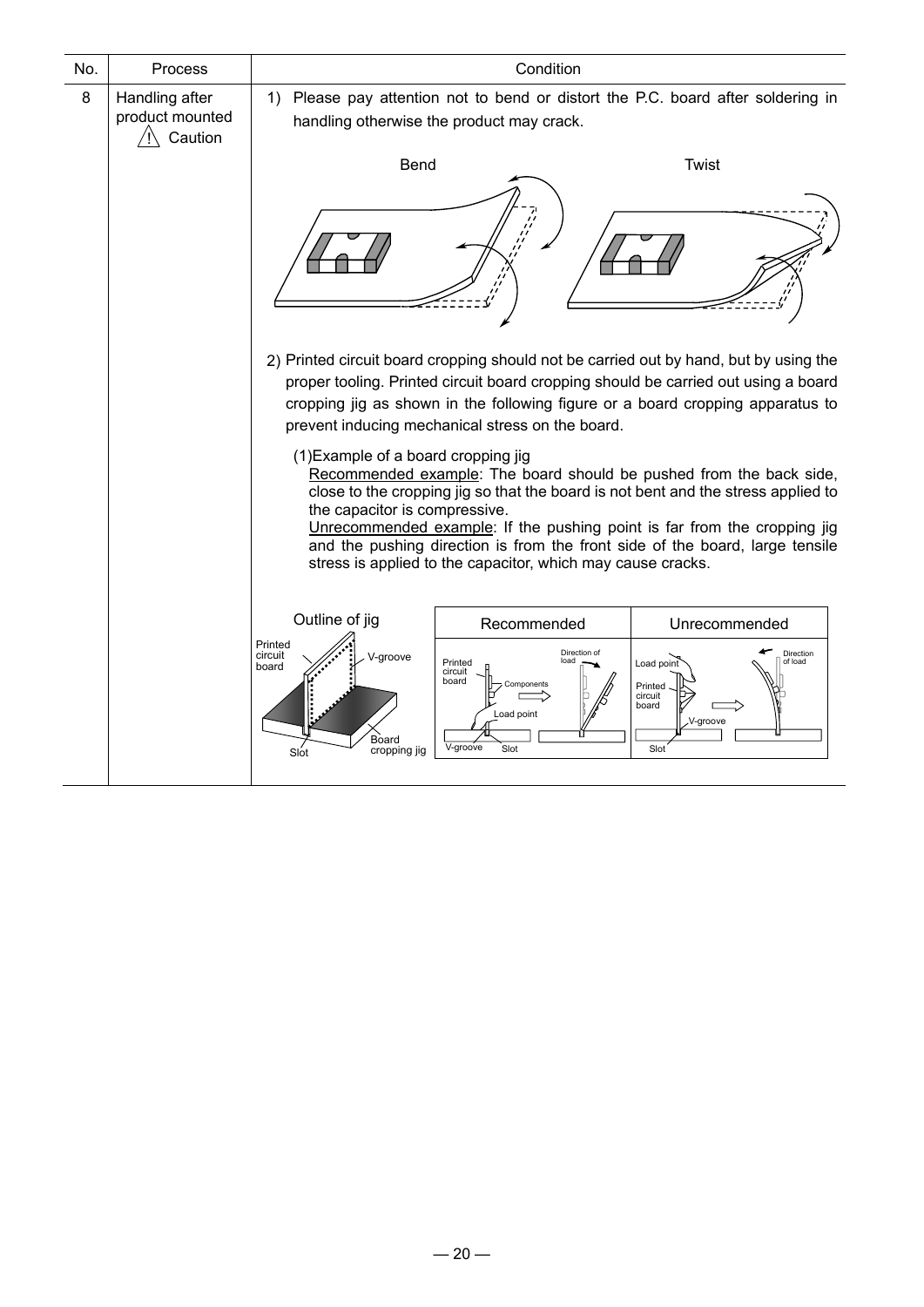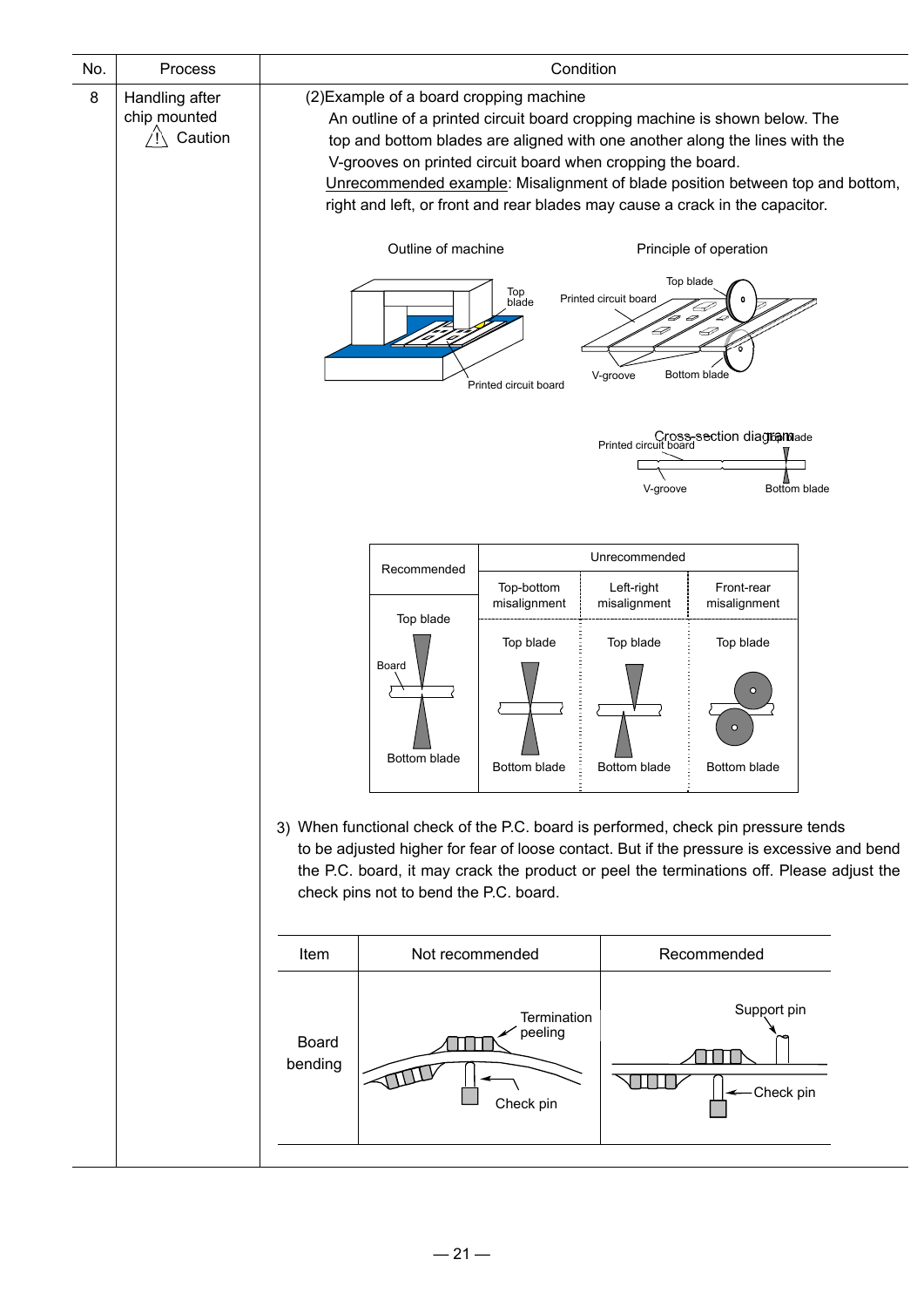| No. | <b>Process</b>                                                       | Condition                                                                                                                                                                                                                                                                                                                                                                                                                                                                                                                  |
|-----|----------------------------------------------------------------------|----------------------------------------------------------------------------------------------------------------------------------------------------------------------------------------------------------------------------------------------------------------------------------------------------------------------------------------------------------------------------------------------------------------------------------------------------------------------------------------------------------------------------|
| 9   | Handling of loose<br>product                                         | 1) If dropped the product may crack. Once dropped do not use it. Especially, the large<br>case sized products are tendency to have cracks easily, so please handle with care.                                                                                                                                                                                                                                                                                                                                              |
|     |                                                                      | Crack<br>Floor                                                                                                                                                                                                                                                                                                                                                                                                                                                                                                             |
|     |                                                                      | 2) Piling the P.C.board after mounting for storage or handling, the corner of the P.C.<br>board may hit the product of another board to cause crack.                                                                                                                                                                                                                                                                                                                                                                       |
|     |                                                                      | P.C. board<br>Crack                                                                                                                                                                                                                                                                                                                                                                                                                                                                                                        |
| 10  | Capacitance<br>aging                                                 | The products have aging in the capacitance. They may not be used in precision time<br>constant circuit. In case of the time constant circuit, the evaluation should be done well.                                                                                                                                                                                                                                                                                                                                          |
| 11  | <b>Estimated life</b><br>and estimated<br>failure rate of<br>product | As per the estimated life and the estimated failure rate depend on the temperature<br>and the voltage. This can be calculated by the equation described in JEITA<br>RCR-2335C Annex F (Informative) Calculation of the estimated lifetime and the<br>estimated failure rate (Voltage acceleration coefficient : 3 multiplication rule, Temperature<br>acceleration coefficient : $10^{\circ}$ C rule)<br>The failure rate can be decreased by reducing the temperature and the voltage but<br>they will not be guaranteed. |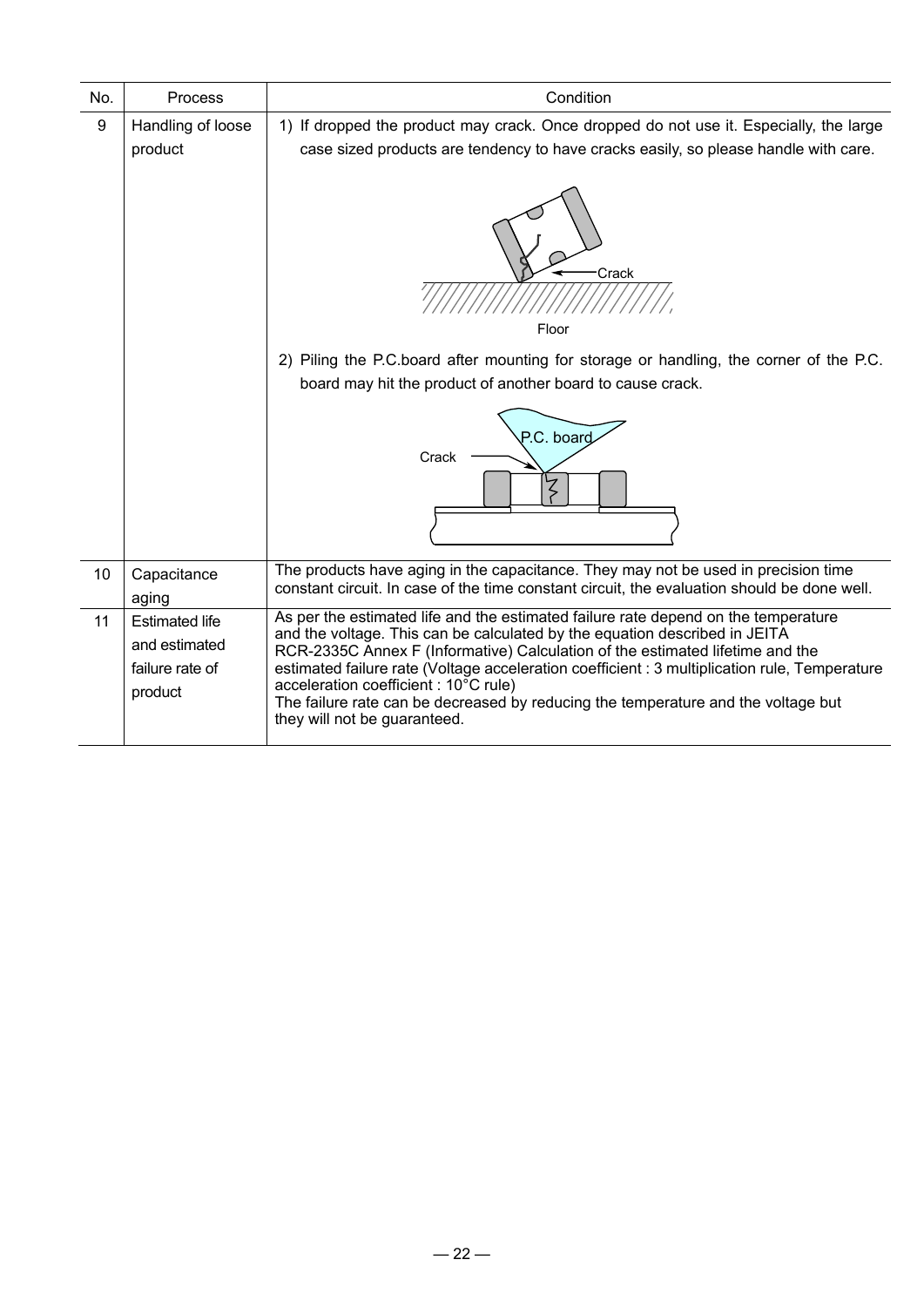| No. | Process                                     | Condition                                                                                                                                                                                                                                                                                                                                                                                                                                                                                                                                                                                                                                                                                                                                                                                                                                                                                                                                                                                                                                                                                                        |  |  |  |
|-----|---------------------------------------------|------------------------------------------------------------------------------------------------------------------------------------------------------------------------------------------------------------------------------------------------------------------------------------------------------------------------------------------------------------------------------------------------------------------------------------------------------------------------------------------------------------------------------------------------------------------------------------------------------------------------------------------------------------------------------------------------------------------------------------------------------------------------------------------------------------------------------------------------------------------------------------------------------------------------------------------------------------------------------------------------------------------------------------------------------------------------------------------------------------------|--|--|--|
| 12  | Caution during<br>operation of<br>equipment | 1) A capacitor shall not be touched directly with bare hands during operation in order to<br>avoid electric shock.<br>Electric energy held by the capacitor may be discharged through the human body<br>when touched with a bare hand.<br>Even when the equipment is off, a capacitor may stay charged. The capacitor should<br>be handled after being completely discharged using a resistor.<br>2) The terminals of a capacitor shall not be short-circuited by any accidental contact with                                                                                                                                                                                                                                                                                                                                                                                                                                                                                                                                                                                                                    |  |  |  |
|     |                                             | a conductive object. A capacitor shall not be exposed to a conductive liquid such as<br>an acid or alkali solution. A conductive object or liquid, such as acid and alkali,<br>between the terminals may lead to the breakdown of a capacitor due to short circuit                                                                                                                                                                                                                                                                                                                                                                                                                                                                                                                                                                                                                                                                                                                                                                                                                                               |  |  |  |
|     |                                             | Confirm that the environment to which the equipment will be exposed during<br>3) transportation and operation meets the specified conditions. Do not to use the<br>equipment in the following environments.<br>(1) Environment where a capacitor is spattered with water or oil<br>(2) Environment where a capacitor is exposed to direct sunlight<br>(3) Environment where a capacitor is exposed to Ozone, ultraviolet rays or radiation<br>(4) Environment where a capacitor exposed to corrosive gas (e.g. hydrogen sulfide,<br>sulfur dioxide, chlorine, ammonia gas etc.)<br>(5) Environment where a capacitor exposed to vibration or mechanical shock<br>exceeding the specified limits.                                                                                                                                                                                                                                                                                                                                                                                                                 |  |  |  |
|     |                                             | (6) Atmosphere change with causes condensation                                                                                                                                                                                                                                                                                                                                                                                                                                                                                                                                                                                                                                                                                                                                                                                                                                                                                                                                                                                                                                                                   |  |  |  |
| 13  | <b>Others</b><br>$/$ ! $\setminus$ Caution  | The products listed on this specification sheet are intended for use in general electronic<br>equipment (AV equipment, telecommunications equipment, home appliances, amusement<br>equipment, computer equipment, personal equipment, office equipment, measurement<br>equipment, industrial robots) under a normal operation and use condition.<br>The products are not designed or warranted to meet the requirements of the applications<br>listed below, whose performance and/or quality require a more stringent level of safety or<br>reliability, or whose failure, malfunction or trouble could cause serious damage to society,<br>person or property. Please understand that we are not responsible for any damage or liability<br>caused by use of the products in any of the applications below or for any other use exceeding<br>the range or conditions set forth in this specification sheet. If you intend to use the products in<br>the applications listed below or if you have special requirements exceeding the range or<br>conditions set forth in this specification, please contact us. |  |  |  |
|     |                                             | (1) Aerospace/Aviation equipment<br>(2) Transportation equipment (cars, electric trains, ships, etc.)<br>(3) Medical equipment (Excepting Pharmaceutical Affairs Law classification Class1, 2)<br>(4) Power-generation control equipment<br>(5) Atomic energy-related equipment<br>(6) Seabed equipment<br>(7) Transportation control equipment<br>(8) Public information-processing equipment<br>(9) Military equipment<br>(10) Electric heating apparatus, burning equipment<br>(11) Disaster prevention/crime prevention equipment<br>(12) Safety equipment<br>(13) Other applications that are not considered general-purpose applications<br>When designing your equipment even for general-purpose applications, you are kindly                                                                                                                                                                                                                                                                                                                                                                            |  |  |  |
|     |                                             | requested to take into consideration securing protection circuit/device or providing backup<br>circuits in your equipment.                                                                                                                                                                                                                                                                                                                                                                                                                                                                                                                                                                                                                                                                                                                                                                                                                                                                                                                                                                                       |  |  |  |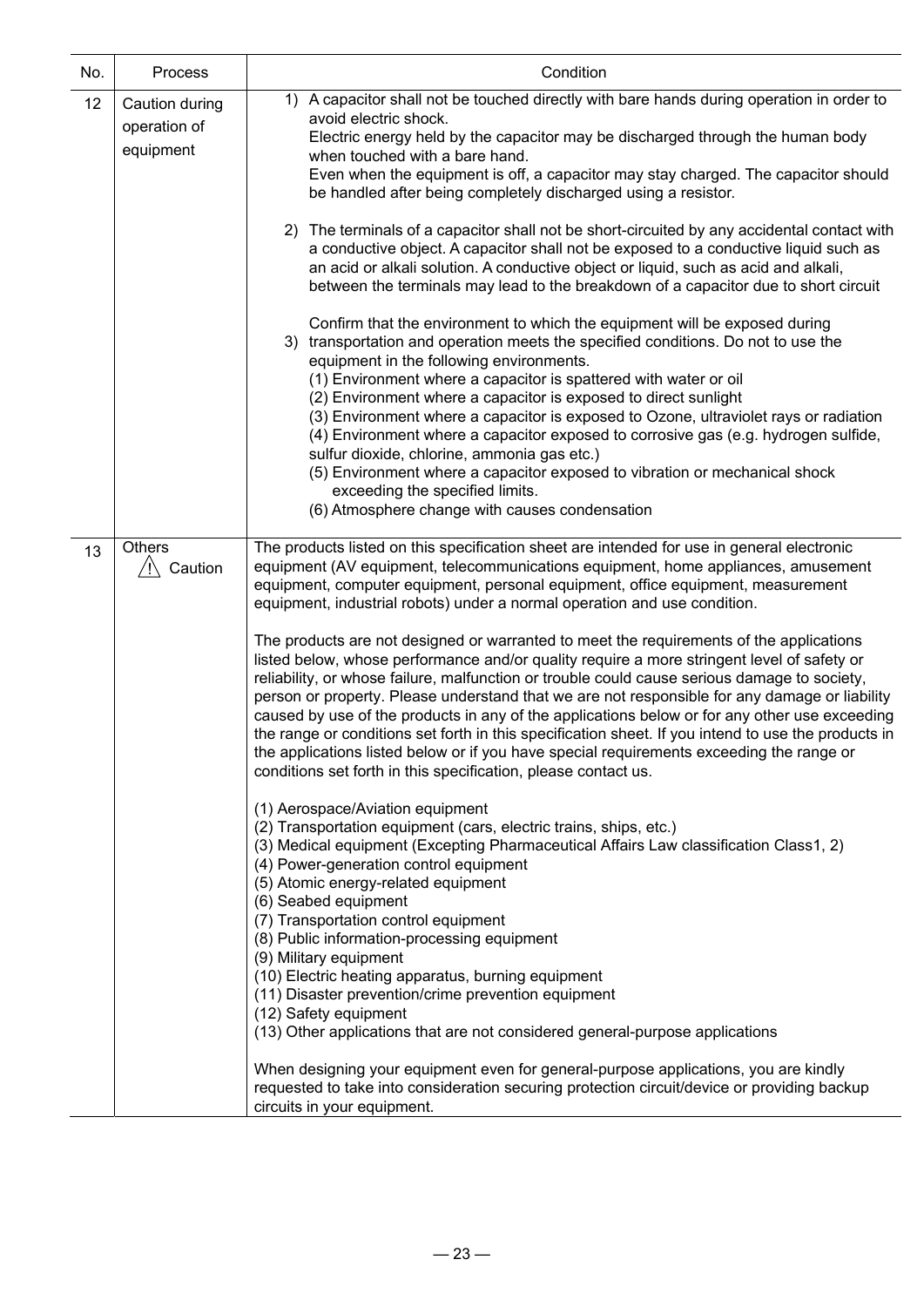### **12. TAPE PACKAGING SPECIFICATION**

### **1. CONSTRUCTION AND DIMENSION OF TAPING**

#### 1-1. Dimensions of carrier tape

Dimensions of paper tape shall be according to Appendix 3.

1-2. Bulk part and leader of taping



1-3. Dimensions of reel

Dimensions of Ø178mm reel shall be according to Appendix 4. Dimensions of Ø330mm reel shall be according to Appendix 5.

#### 1-4. Structure of taping



### **2. CHIP QUANTITY**

As for chip quantity and taping material of each product, please refer to detailed inforamtion on TDK web.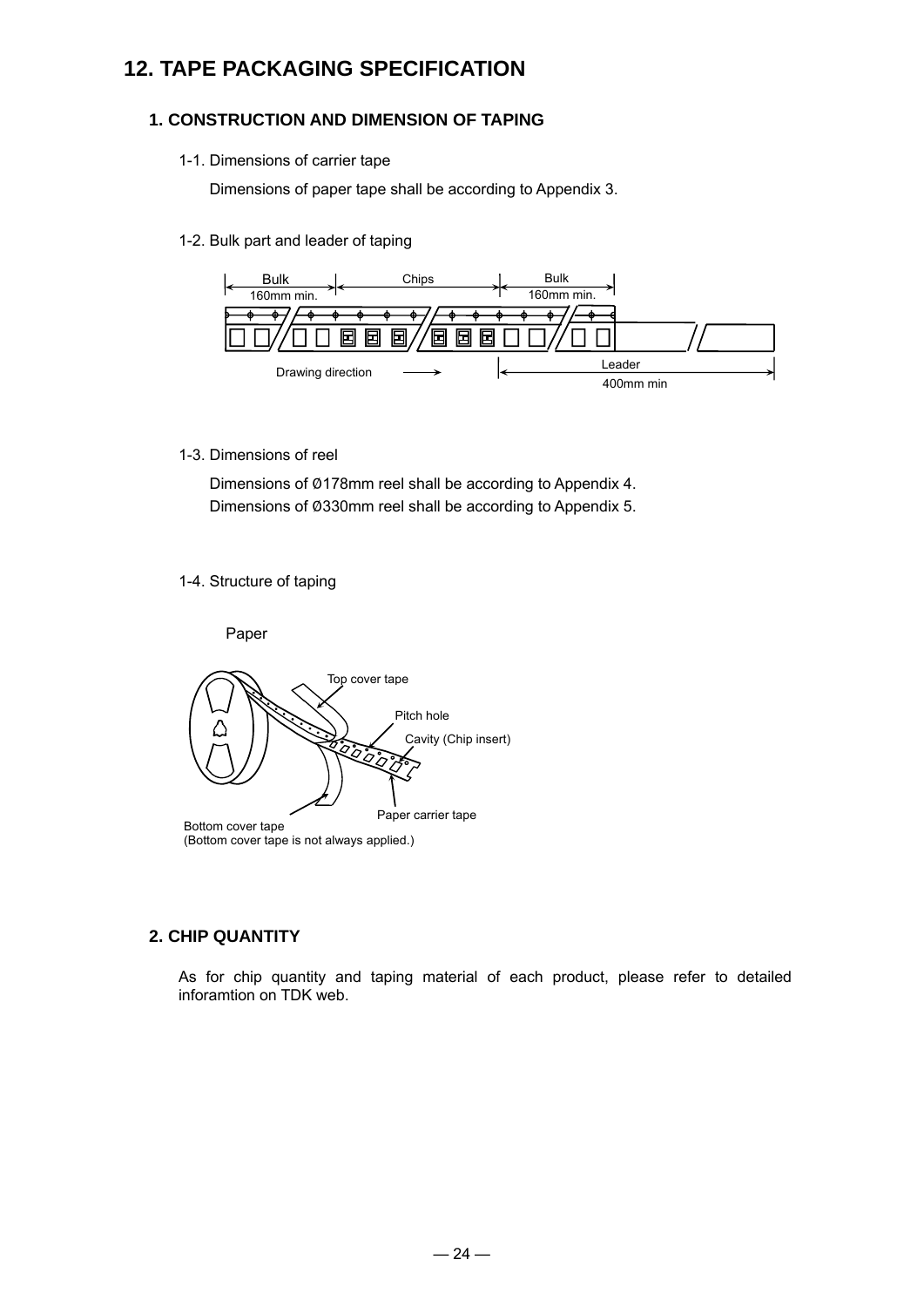### **3. PERFORMANCE SPECIFICATIONS**

- 3-1. Fixing peeling strength (top tape)
	- 0.05-0.7N. (See the following figure.)





- 3-2. Carrier tape shall be flexible enough to be wound around a minimum radius of 30mm with components in tape.
- 3-3. The missing of components shall be less than 0.1%
- 3-4. Components shall not stick to fixing tape.
- 3-5. The fixing tapes shall not protrude beyond the edges of the carrier tape not shall cover the sprocket holes.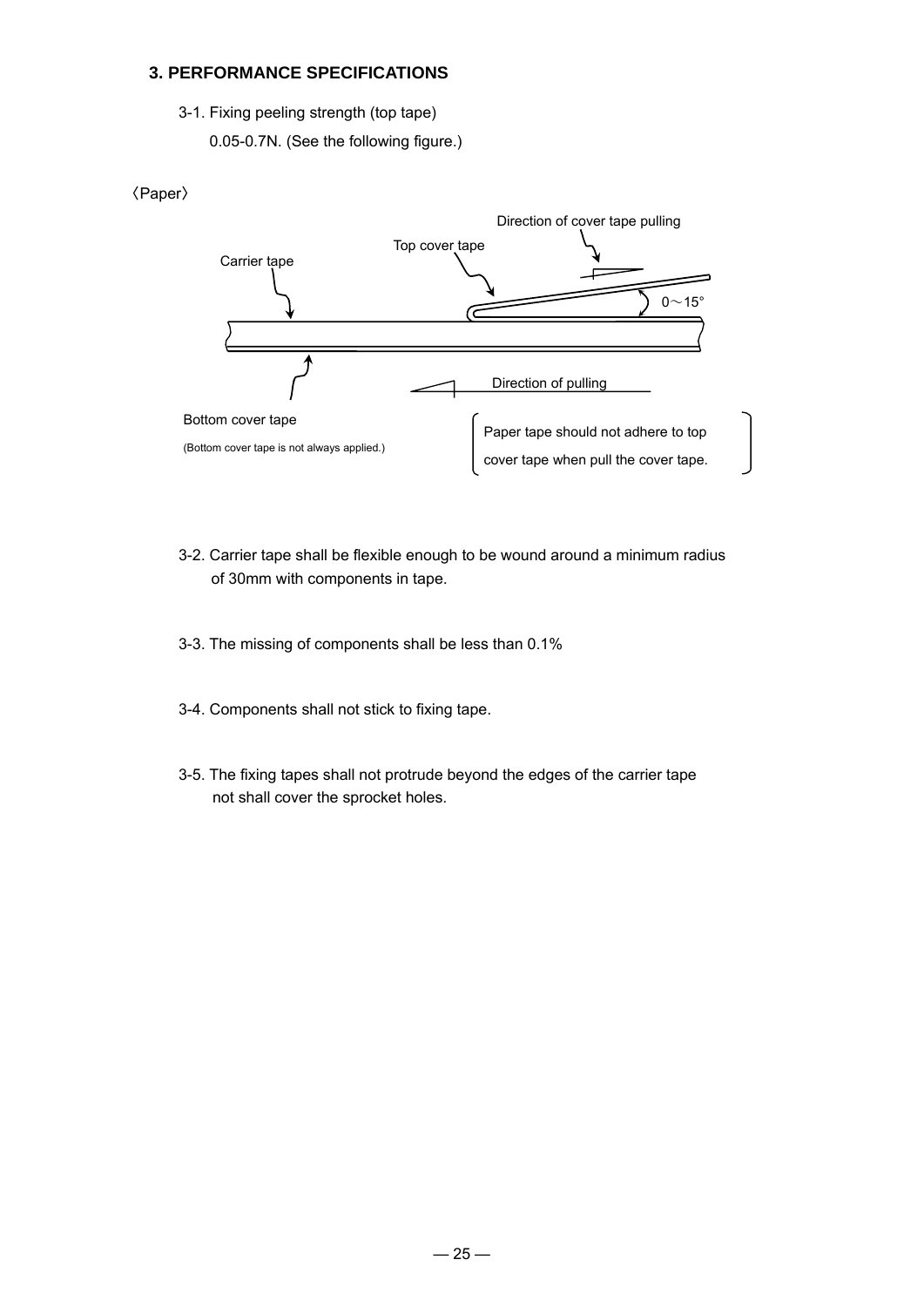### **Appendix 3**

Paper Tape



| Symbol<br><b>Type</b>       | Α           | B           | С               | D               | Е               | F               |
|-----------------------------|-------------|-------------|-----------------|-----------------|-----------------|-----------------|
| CKD710JB                    | $0.62$ typ. | 1.12 typ.   |                 |                 |                 |                 |
| CKD710JB0G435M              |             | $1.18$ typ. | $8.00 \pm 0.30$ | $3.50 \pm 0.05$ | $1.75 \pm 0.10$ | $2.00 \pm 0.05$ |
| CKD710JB0G755M              | 0.75 typ.   |             |                 |                 |                 |                 |
| CKD710JB0G106M<br>0.77 typ. |             | $1.30$ typ. |                 |                 |                 |                 |
| <b>CKD610</b>               |             |             |                 |                 |                 | $4.00 \pm 0.10$ |
| CKD61B                      | 1.10 typ.   | $1.90$ typ. |                 |                 |                 |                 |

| Symbol<br>Type |                 | Н               | J              |            |  |
|----------------|-----------------|-----------------|----------------|------------|--|
| CKD710JB       |                 |                 |                | $0.7$ max. |  |
| CKD710JB0G435M | $2.00 \pm 0.05$ | $4.00 \pm 0.10$ | $Ø$ 1.5+0.1/-0 |            |  |
| CKD710JB0G755M |                 |                 |                |            |  |
| CKD710JB0G106M |                 |                 |                | $0.8$ max. |  |
| <b>CKD610</b>  |                 |                 |                |            |  |
| CKD61B         |                 |                 |                | $1.1$ max. |  |